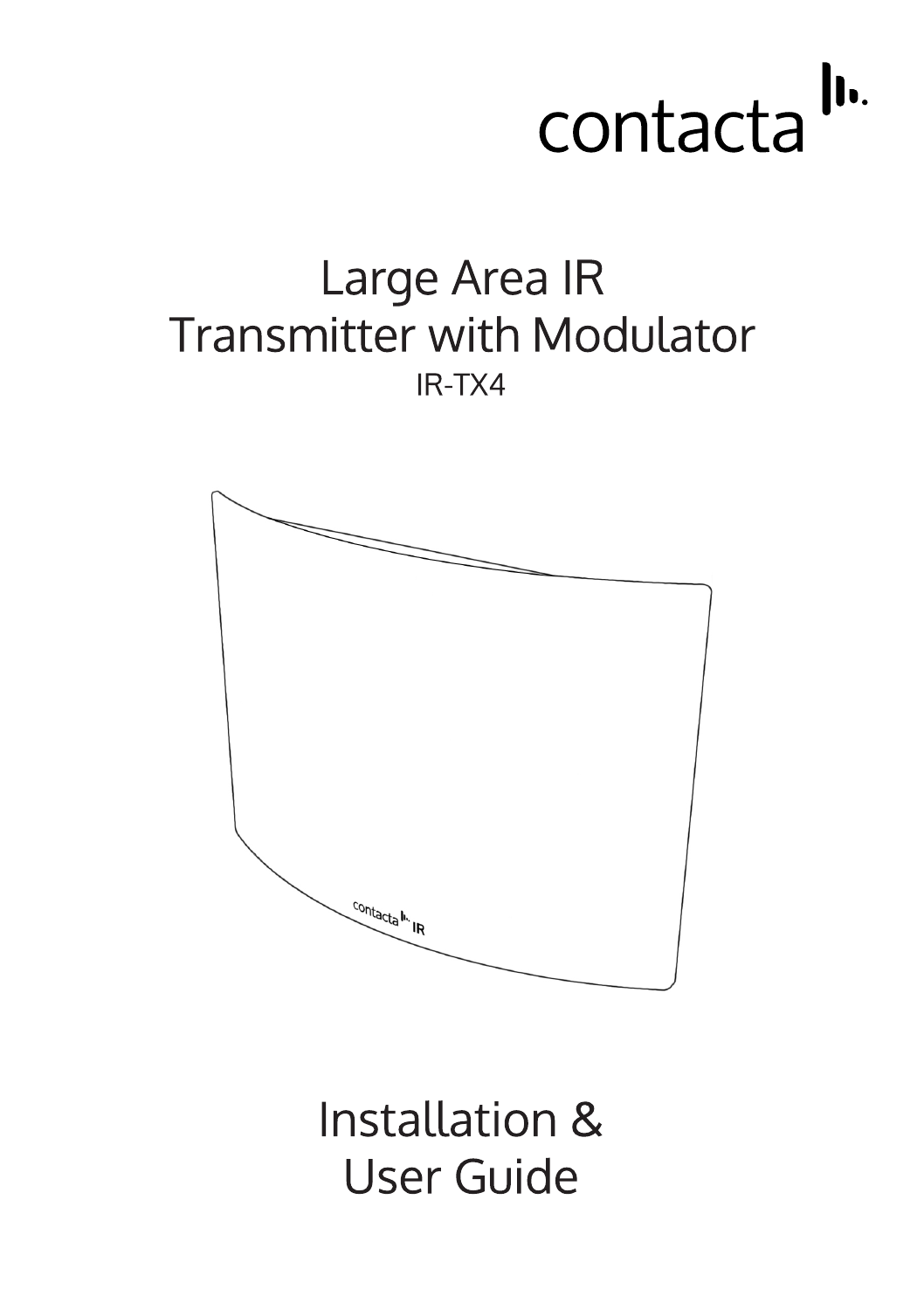# **Contents**

| Introduction                      | 3  |
|-----------------------------------|----|
| Safety warnings                   | 4  |
| Connectors, displays and mounting | 5  |
| Placing the transmitter           | 6  |
| Installation                      | 7  |
| Extending the system              | 8  |
| Troubleshooting                   | 9  |
| Technical data                    | 10 |
| Maintenance, care and disposal    | 11 |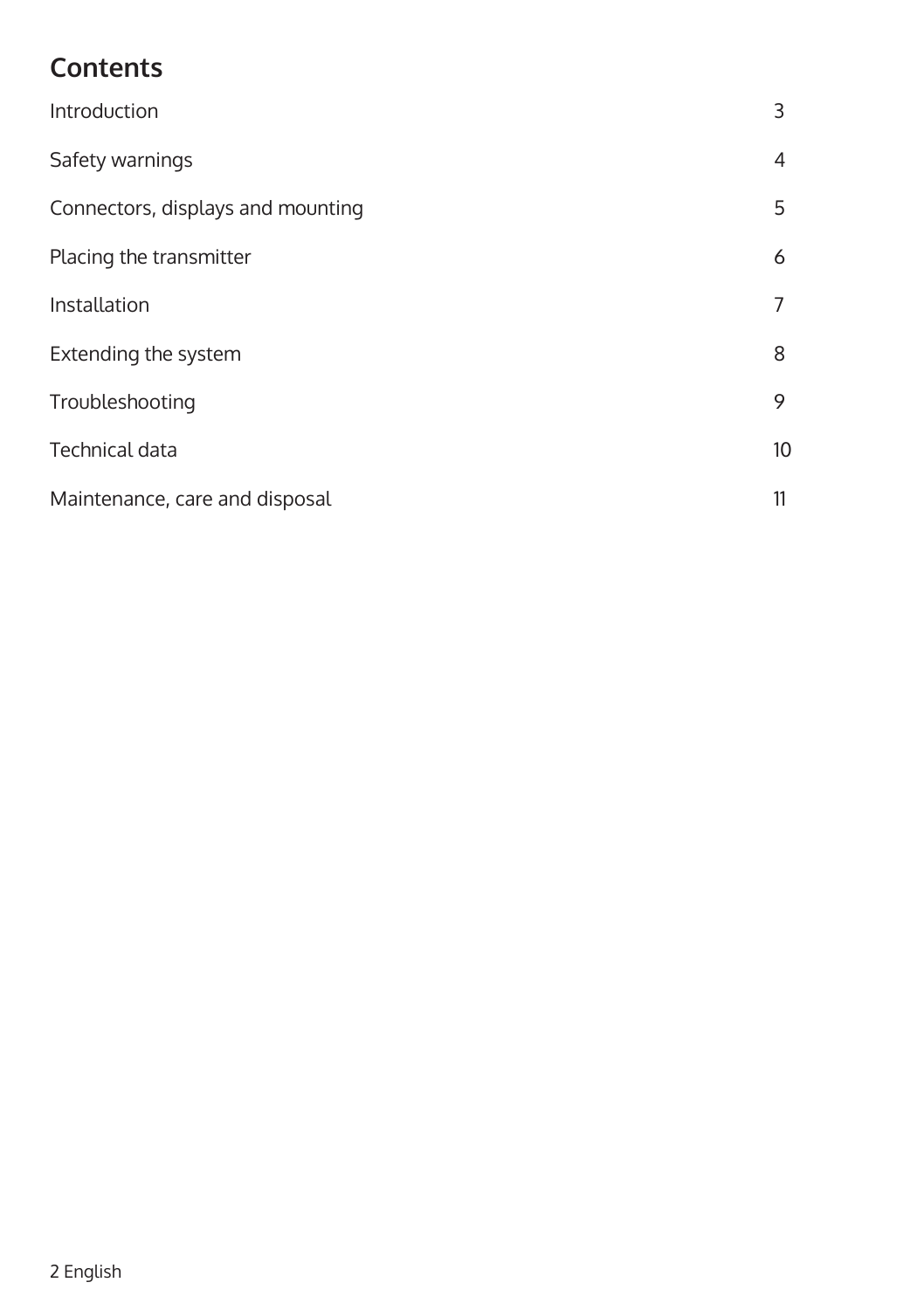# **Introduction**

Congratulations on the purchase of the High-Power IR transmitter IR-TX4. You have chosen a modern and reliable device.

It uses invisible infrared light for the transmission of either one stereo channel or two separate mono channels of any audio source of your choice, for example TV sets, DVD-players, stereosets, radios and microphones.

The IR-TX4 two-channel infrared transmitter combines infrared modulator and emitter technology into a single mountable enclosure - which reduces operating costs, eliminates the need for rack space and eases set-up. The 2.3/2.8 MHz operating frequencies minimize high-efficiency lighting interference.

The system is easy to install. As it does not use FM, the transmission stays within the room in which the system has been installed. This characteristic is of interest for applications demanding high levels of discretion, for example in courts of law.

The system can be used in laboratories, hospitals, churches, classrooms, theatres and cinemas. Extending the transmission area is easy, it is possible to link up any amount of further IR-TX4 transmitters.

No FCC license or radio approval is required with this equipment. It can be used anywhere in the world.

Receivers are needed (e. g. IR-RXU, IR-RX2) to transform the infrared signal back into audible sound.

### **Characteristics:**

- Input Auto-Level Control (ALC) Range: 250 mV to 6V
- Effective area covered: 900 m² (in closed rooms)
- For wall mounting or tripod use
- Synchro-signal interface for easy expansion
- Optional dual channell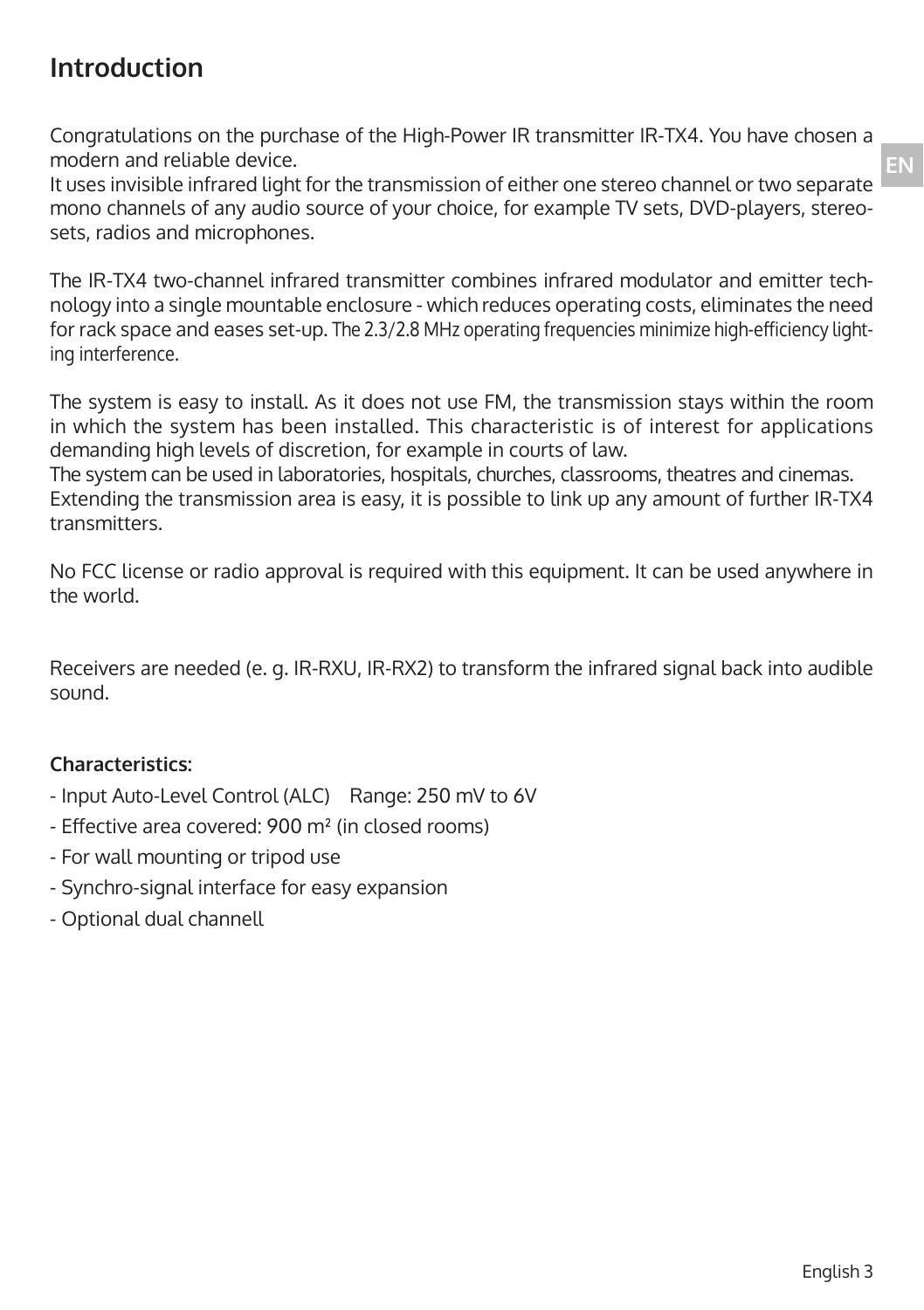# **Safety Warnings**

Warning! To reduce the risk of fire or electric shock, do not expose the system to rain or moisture. Do not use this apparatus near water. The system should not be exposed to dripping or splashing, and objects filled with liquids such as beverages should not be placed on the transmitter or receivers. Clean only with a dry cloth.

Servicing or attempting to service this device will void the warranty

- Refer servicing to qualified personnel. Servicing is required when the system has been damaged in any way: if liquid has been spilled or objects have fallen into the unit, if the unit has been exposed to moisture, if the unit does not operate normally, or if the unit has been dropped.
- Do not block any ventilation openings. Install in accordance with manufacturer's instructions.
- Do not install near any heat sources such as radiators, heat registers, stoves, or other apparatus that produces heat.
- Use only attachments/accessories specified by the manufacturer.
- Unplug the transmitter during lightning storms or when unused for long periods of time.
- Be advised that different operating voltages require the use of different types of line cord and attachment plugs. Check the voltage in your area and use the correct type.
- Use only the power supply provided by Contacta. Other power supplies may have similar specifications, but may not be equivalent in emissions ratings, in-rush current, etc.
- Use of an unapproved power supply may leave the device partially or completely inoperable, and will void the warranty.
- Protect the power cord from being walked on or pinched, particularly at plugs, receptacles, and near the power jack on the transmitter.
- The Mains plug or an appliance coupler is used as the disconnect device, so the disconnect device should remain readily operable.

### **NOTE:**

A plasma monitor or television can degrade the audio quality of the IR-TX4 transmitter. For best performance, the transmitter should be positioned as far away as possible from any plasma monitor or television.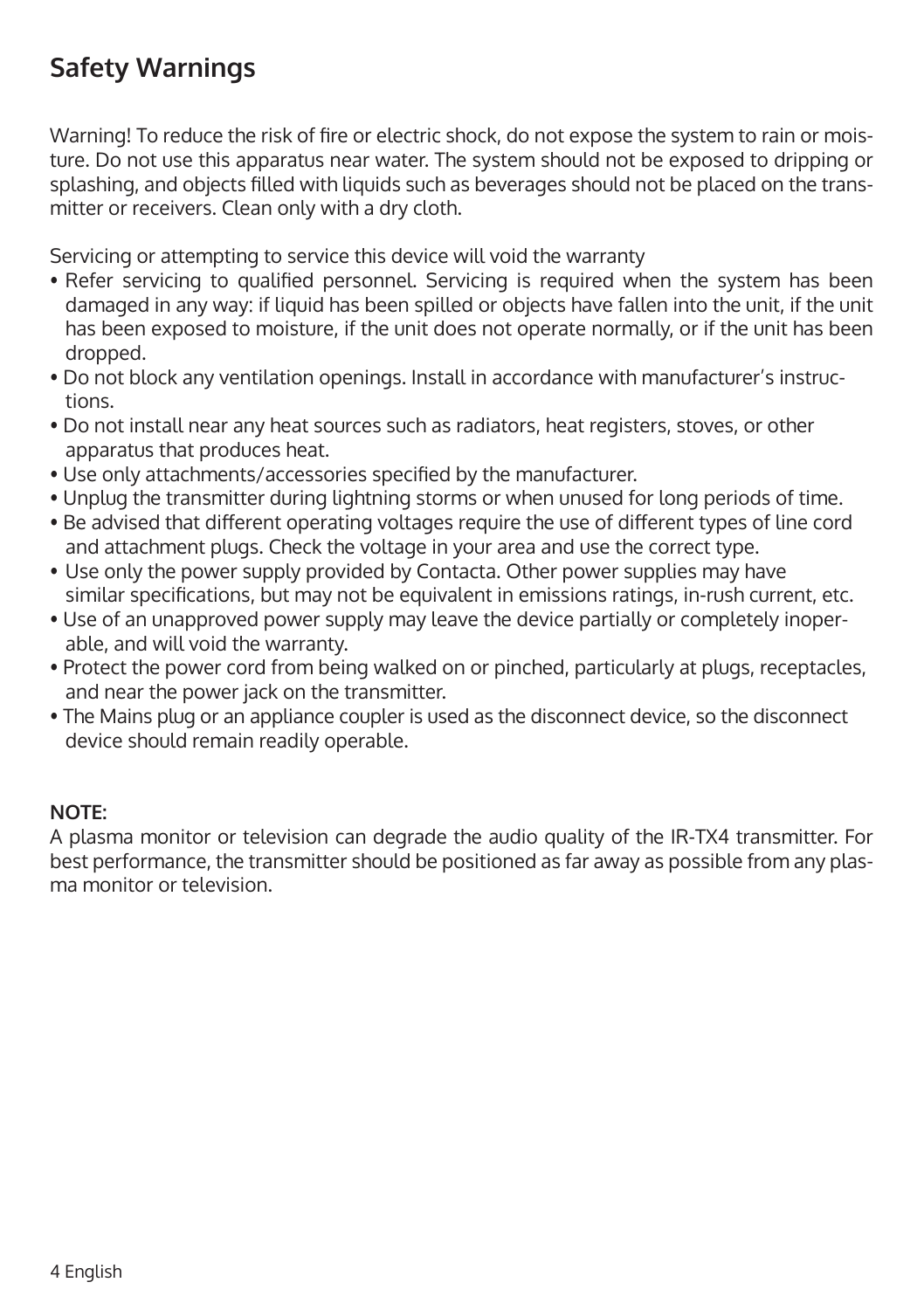# **Connectors, displays and mounting**

### Figure A)



- 1) Power socket DC (28V)
- 2) L Audio-In (or A-channel Audio-In)
- 3) L Sync-Out (or A-channel Sync-Out)
- 4) L Sync-In (or A-channel Sync-In)
- 5) R Sync-In (or B-channel Sync-In)
- 6) R Sync-Out (or B-channel Sync-Out)
- 7) R Audio-In (or B-channel Audio-In)
- 8) L Mic-In (or A-channel Microphone-In)
- 9) R Mic-In (or B-channel Microphone-In)
- 10) LED-indicator for left- or A-channel, green
- 11) LED-indicator for right- or B-channel, red
- 12) Tripod mount
- 13) Wall mounting apertures

**EN**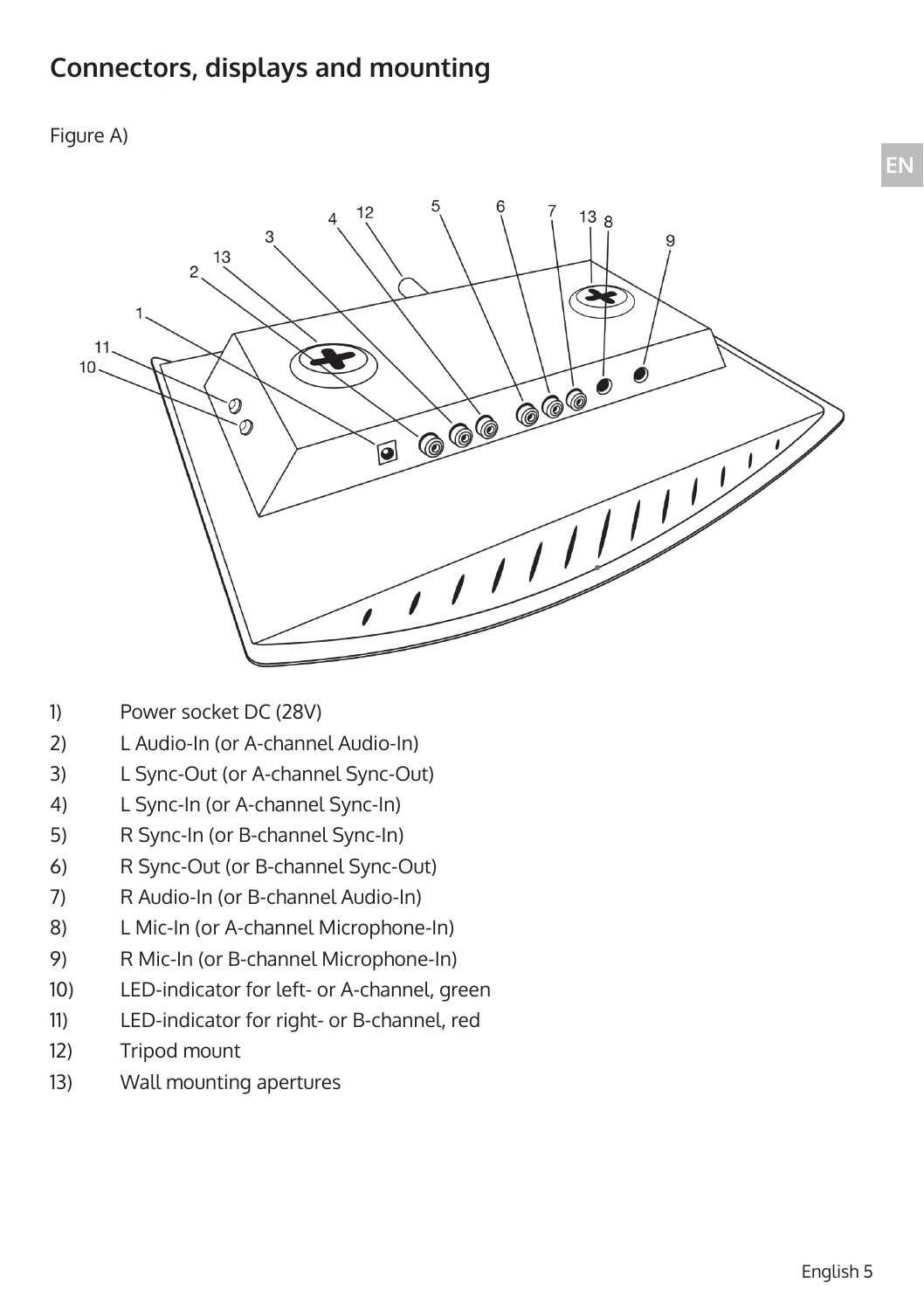# **Placing the transmitter**

### **Ideal positions**

The best result is achieved when placing the transmitter in a position where it can transmit to the receivers unobstructed, as illustrated in figures B) to E).

Important: Direct the transmitter towards the audience.

Remember: Most objects block infrared light. The transmitter cannot be concealed behind walls, glass, curtains, etc. These patterns are the direct radiation pattern. The infrared radiation does not drop to zero outside the illustrated patterns; it decreases. It still may be useable at a greater distance, depending on the receiver sensitivity and the reflective characteristics of the room. Reflections of the infrared light from walls, ceilings, and floors may change these patterns.



B) Top view





C) Side view



Rearward mounted transmitter

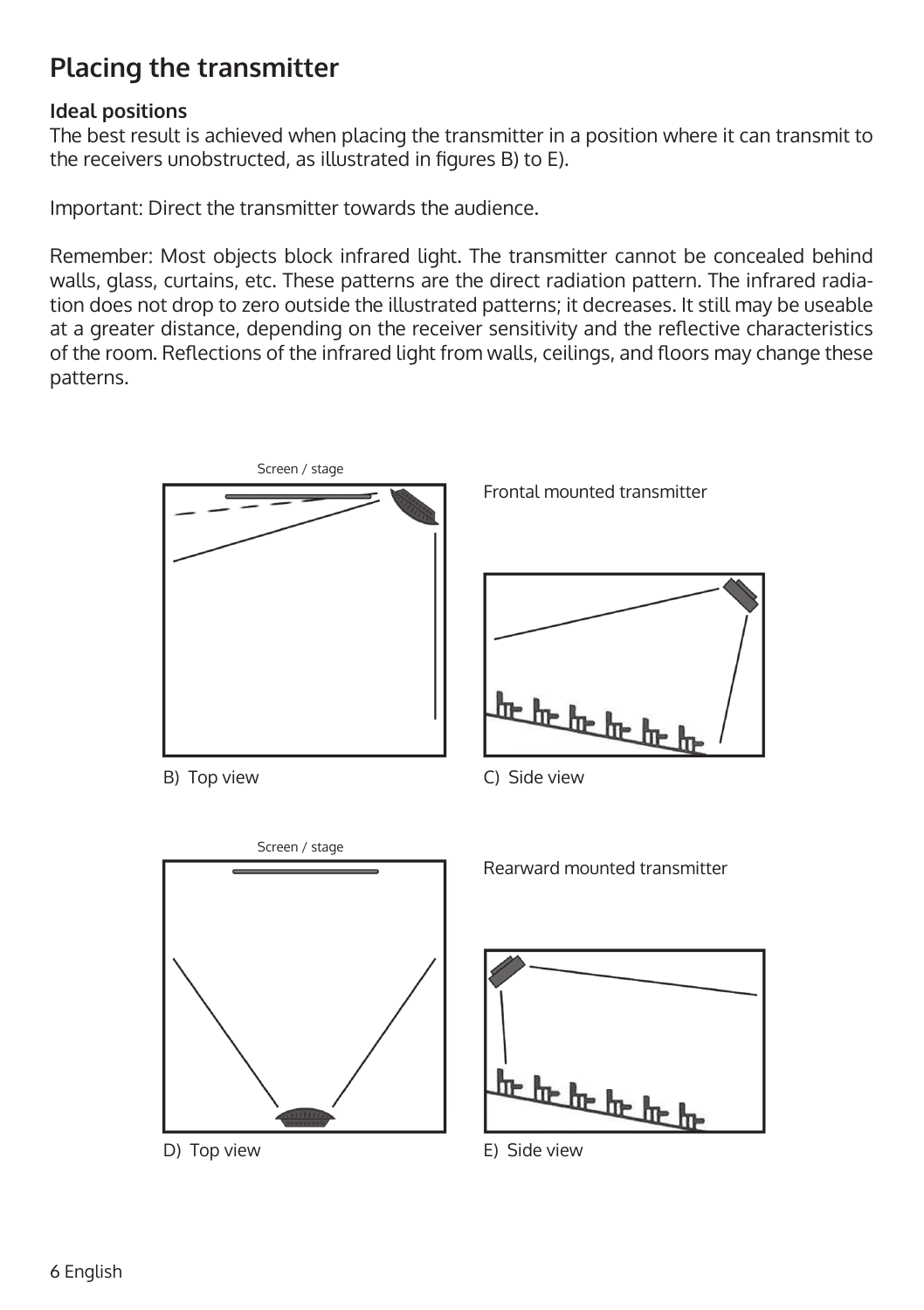# **Installation**

Figure F)



- 1. An AC/DC power adaptor is supplied with your IR-TX4. First insert the output jack of the adaptor into the "DC Power" socket of the transmitter.
- 2. Connect the "AUDIO IN" ports of the transmitter with the Audio-Out ports of your chosen audio source.
- 3. Plug the power supply into a mains outlet.
- 4. In case you would like to transmit speech, it is possible to connect 600 Ohm dynamic microphones (or high impedance condenser microphones) to the "MIC-IN"- ports. The incoming microphone signal can be mixed with the main audio signal.
- 5. The transmitter can be mounted on walls, according apertures are located on the rear side (Figure A, Pos. 13) of the device. It can also be mounted upon a tripod or other bracket.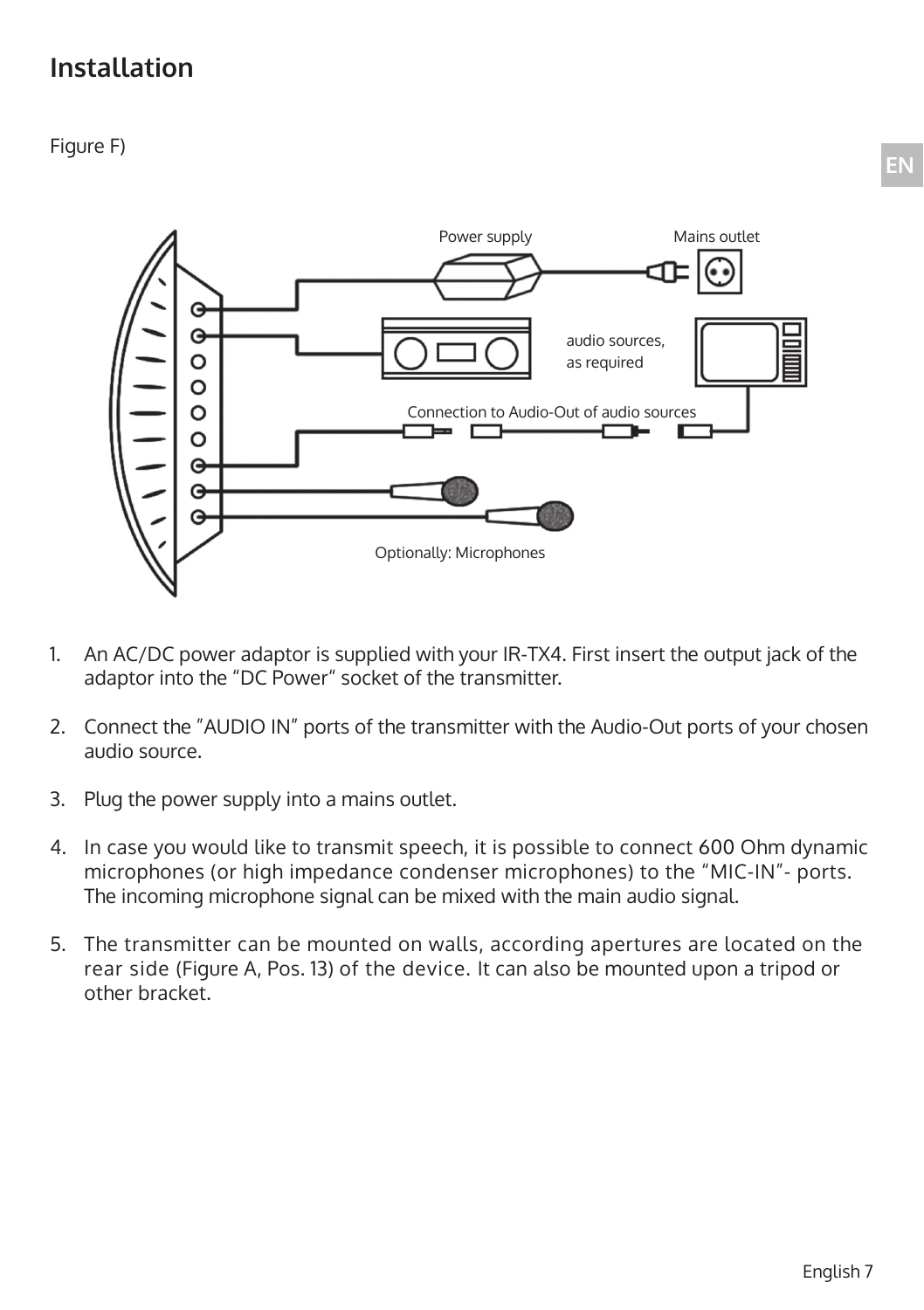# **Extending the system**

If the coverage of a larger room is required (for example a conference hall), it is possible to connect further IR-TX4 transmitters (Slaves), linked to the primary transmitter (Master). The devices are linked by connecting the according Sync-Out-ports of the first transmitter to the Sync-In-ports of the next transmitter, as illustrated in the following figure G):





Figure H):

The additional transmitters are to be placed in a way that leads to an overlapping of transmission areas, as shown in the illustration.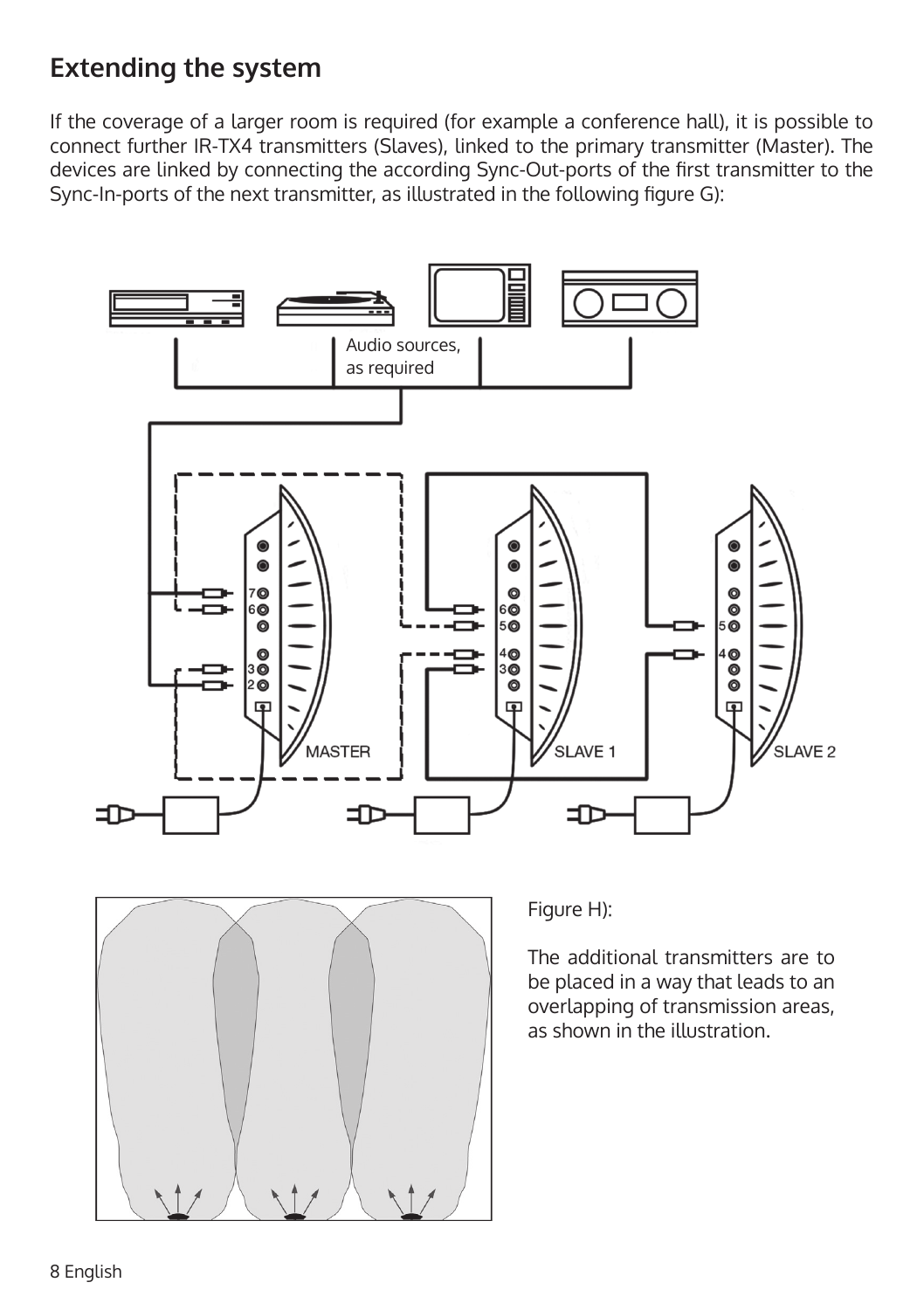# **Troubleshooting**

Should you have problems with your infrared system, please check the following points before requesting service.

### **No infrared emission:**

- Make sure the power adaptor is connected to a mains outlet.
- Make sure that the mains outlet is supplied with electricity (check external switches etc.)

### **Input indicator LED does not light up:**

- Make sure the IR-TX4 is plugged in properly
- Check if the Audio-In is connected to the Audio-Out of the source.
- Verify that a sufficient audio signal is sent to the IR-TX4.

### **No sound produced by the receivers:**

- Make sure the receivers are set to the frequency of the transmitter.
- Should some receivers work but others not, it is adviseable to check the batteries of the receivers.
- If no receiver is working, please check if the input indicator LEDs are on.
- Check to see if the transmitter is connected properly to the audio source. The audio-level indicators should flash on channels that have audio.
- Make certain the transmitter is not covered by objects which would block infrared light.

### **Sound reproduction of receivers is low and interferred:**

- Try to adjust the Audio-In level. Should the sound be in order, then it may be necessary to reposition the transmitter or add a further IR-TX4 to the system.

### **Poor sound quality, distorsions:**

- Check for ground loops or noise on the input signal.
- Check the input signal for overload.
- Distance between transmitters and receivers is out of optimum.

### **Interruptions in transmission:**

- Distance between transmitters and receivers is out of optimum.
- Inappropriate position of transmitter (Consider relocating the transmitter or receivers, avoid obstructions in the line of sight between transmitter and receivers).

If these instructions do not address your problem or the issue persists, please call your authorized dealer or representative.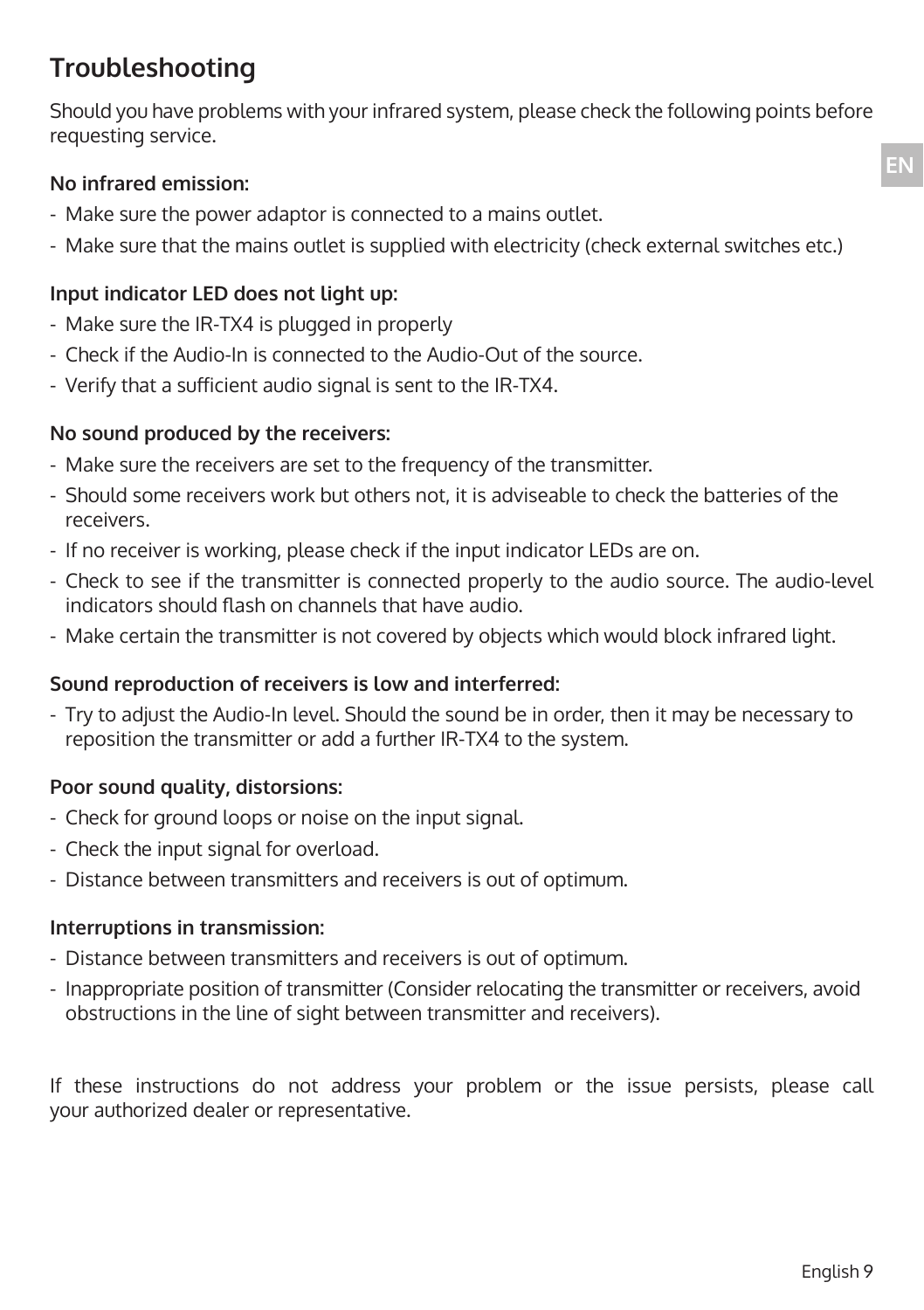# **Technical Data IR-TX4**

| Dimensions, weight                  | Width 41,2 cm x height 32,7 cm x length 7,5 cm<br>1100q                      |
|-------------------------------------|------------------------------------------------------------------------------|
| Colour                              | Casing: Anthracite / Front screen: Dark red transparent                      |
| Power supply                        | Adaptor: Primary 230V~ 50-60 Hz, secondary 28V DC                            |
| DC-In                               | Low voltage jack, 28V DC, center is "+" positive                             |
| Current drain                       | 700 mA                                                                       |
| Carrier frequencies                 | 2,3 MHz (left / channel A) and 2,8 MHz (right / channel B)                   |
| Input impedance                     | 18 K $\Omega$<br>Audio-In:<br>$1.3 K\Omega$<br>Mic-In:                       |
| Trigger voltage of level indicators | Audio-In:<br>$110 \text{ mV}$<br>Mic-In:<br>$1.5$ mV                         |
| Range at +/-3dB                     | 400 mV<br>Lower:<br>Upper:<br>6 V                                            |
| Audio-In ports                      | RCA for left and right or A- and B-channel                                   |
| Sync-in / Sync-Out                  | RCA for left and right or A- and B-channel                                   |
| Microphone-In-socket                | 6,4 mm jack                                                                  |
| Audio indicators                    | Level-In-LEDs, one per channel                                               |
| Transmission range                  | 30 meters, indoors                                                           |
| Temperature range                   | $0-40$ °C                                                                    |
| Mounting:                           | Wall mounting with simple hooks, tripod mounting by standard<br>tripod screw |
| Conformities                        | CE, WEEE, RoHS                                                               |
| Compatible receivers                | IR-RXU, IR-RX2                                                               |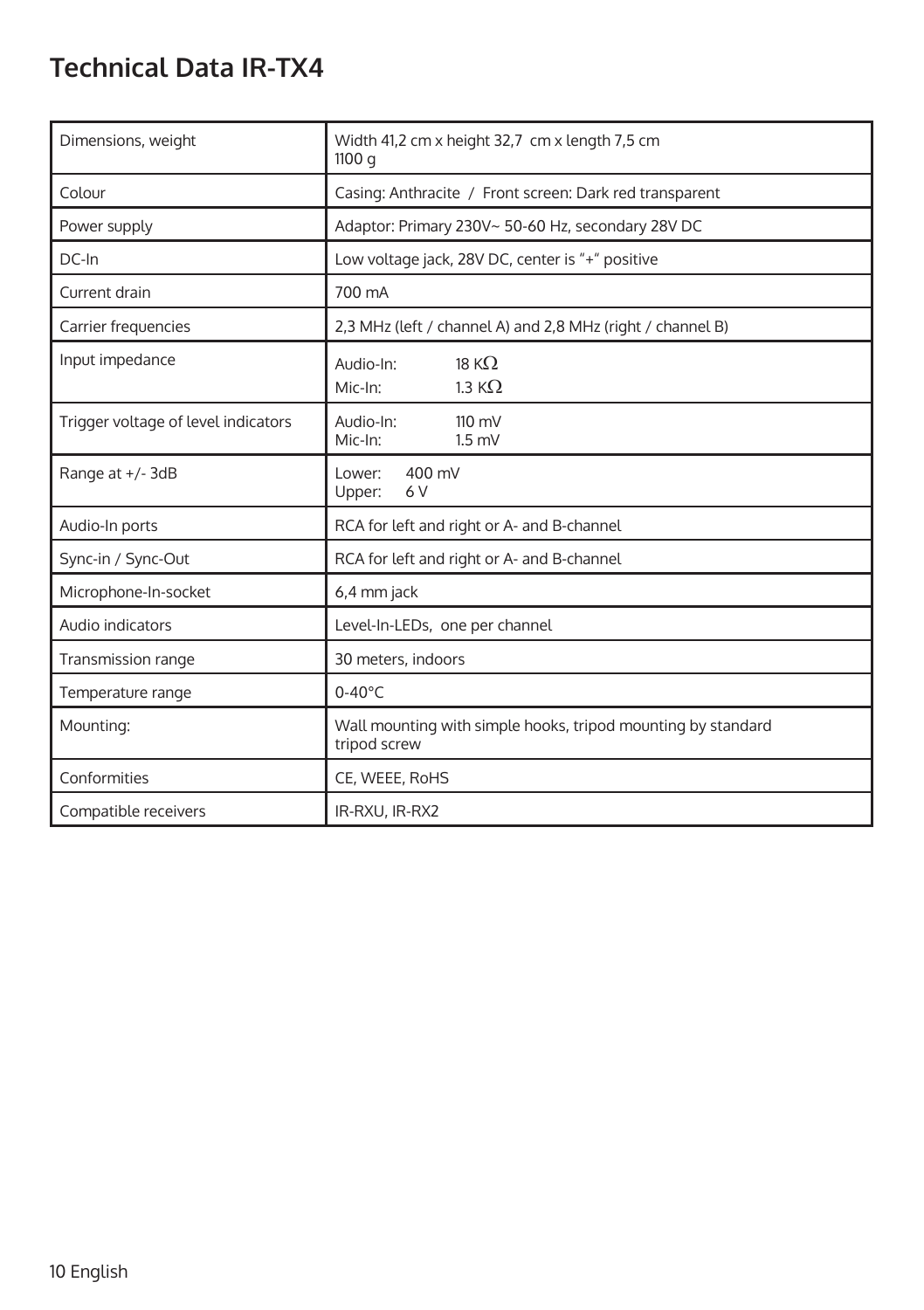### **Maintenance and Care**

The IR-TX4 does not require any maintenance. If the unit becomes dirty, simply wipe it clean with a soft, damp cloth. Never use spirits, thinners or other organic solvents. Do not set up the unit where it will be exposed to full sunlight for long periods. In addition it must be protected against excessive heat, moisture and severe mechanical shock. Note: This product is not protected against splash water. Do not place any containers filled with water, such as flower vases, or anything with an open flame, such as a lit candle, on or near the product.

### **Warranty**

The IR-TX4 is a very reliable product. Should a malfunction occur despite the unit having been set up and operated correctly, please contact your dealer. The warranty covers the repair of the product and returning it to you free of charge during the warranty period. It is recommended that you send in the product in its original packaging, so keep the packaging for the duration of the warranty period.

The warranty does not apply to damage caused by incorrect handling or attempts to repair the unit by people not authorised to do so (destruction of the seal on the unit). Repairs under warranty are only carried out providing you have filled in and returned the enclosed warranty card from the dealer as well as a copy of the sales slip.

### **Always specify the product number in any event.**



 **Disposal** of used electric and electronic units (applicable in the countries of the Euro pean Union and other European countries with a separate collection system).

 The symbol on the product or the packaging indicates that this product is not to be handled as ordinary household waste but has to be returned to a collecting point for the recycling of electric and electronic units. You protect health and environment by the correct disposal of this product. Material recycling helps to reduce the consumption of raw material. You will receive further information on the recycling of this product from your local community, your communal disposal company or your local dealer.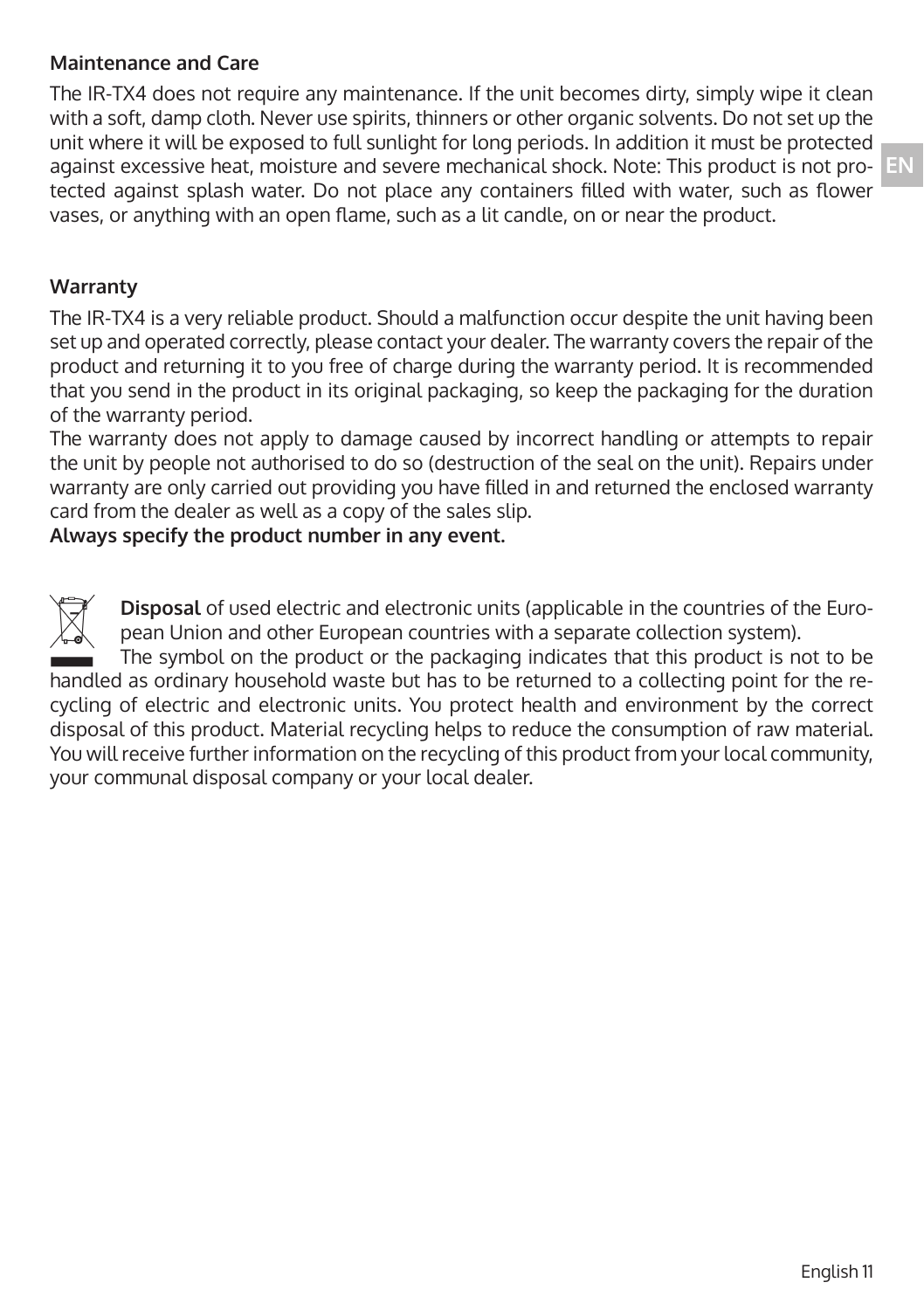# **Inhalt**

| Einleitung                                    | 13 |
|-----------------------------------------------|----|
| Sicherheitshinweise                           | 14 |
| Anschlüsse, Anzeigen und Befestigungselemente | 15 |
| Wahl des Senderstandortes                     | 16 |
| Installation und Inbetriebnahme               | 17 |
| Erweiterung des Systems                       | 18 |
| Fehlerbehebung                                | 19 |
| <b>Technische Daten</b>                       | 20 |
| Wartung, Pflege, Entsorgung                   | 21 |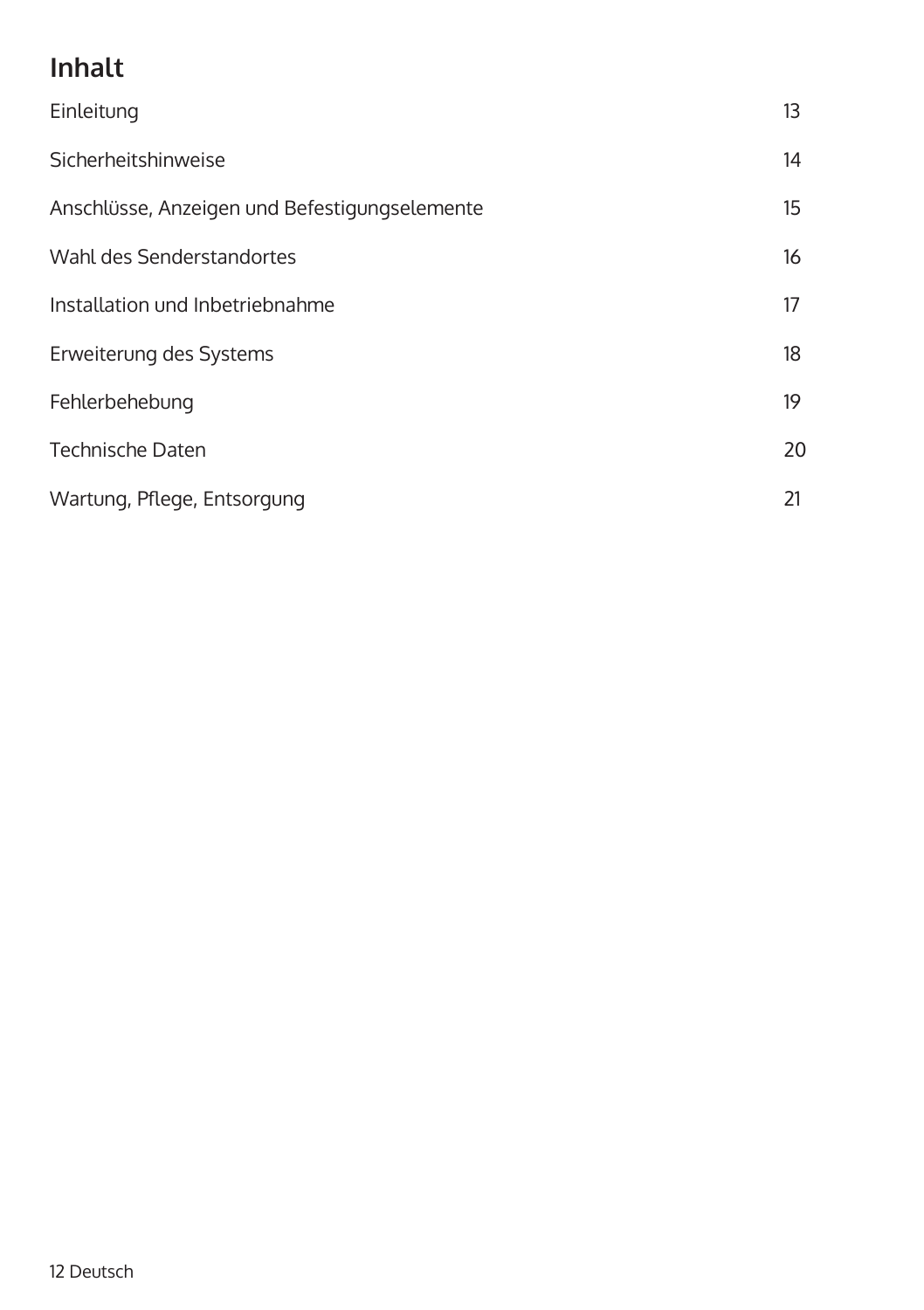# **Einleitung**

Wir beglückwünschen Sie zum Erwerb Ihres Hochleistungs-Infrarotsenders IR-TX4. Sie haben sich dabei für ein modernes und zuverlässiges Gerät entschieden.

Es verwendet unsichtbares Infrarotlicht zur Übertragung von entweder einem Stereokanal oder zwei getrennten Monokanälen einer beliebigen Tonquelle, wie zum Beispiel Fernseher, DVD-Player, Stereoanlagen, Radios und Mikrofone.

Der IR-TX4 Zweikanal-Infrarotsender vereint Modulator und Infrarot-Sendertechnologie zu einem einzigen, einfach zu montierendem Gerät. Dies spart Zeit und Betriebskosten, es benötigt keinen Platz in Audio-Racks. Die Arbeitsfrequenz von 2,3 / 2,8 MHz minimiert Störungseinflüsse durch Beleuchtungseinrichtungen.

Das System ist einfach zu installieren. Da keine Funkwellen verwendet werden, bleibt die Übertragung in dem Raum, in welchem das System in Betrieb ist. Diese Eigenschaft ist bei Anwendungen mit hohem Diskretionsbedarf von Vorteil, wie zum Beispiel in Gerichtssälen. Das System kann in Laboratorien, Krankenhäusern, Kirchen, Klassenzimmern, Theatern und Kinos verwendet werden.

Eine Erweiterung der Sendefläche ist durch den Anschluss einer beliebigen Anzahl weiterer IR-TX4 Sender problemlos möglich.

Es werden keinerlei FCC- Post- oder Funkgenehmigungen benötigt. Das Gerät kann weltweit verwendet werden.

Es werden zusätzlich entsprechende Empfangsgeräte (zum Beispiel IR-RXU, IR-RX2) zur Rückwandlung des Infrarotsignals in hörbaren Ton benötigt.

### **Merkmale:**

- Automatische Eingangspegelkontrolle ( ALC ) Bereich: 250 mV bis 6V
- Effektive Fläche pro Sender: 900 m² (in geschlossenen Räumen)
- Für Wandmontage oder Stativ
- Synchro-Signalschnittstellen zur einfachen Erweiterung
- Zwei Kanäle zur Auswahl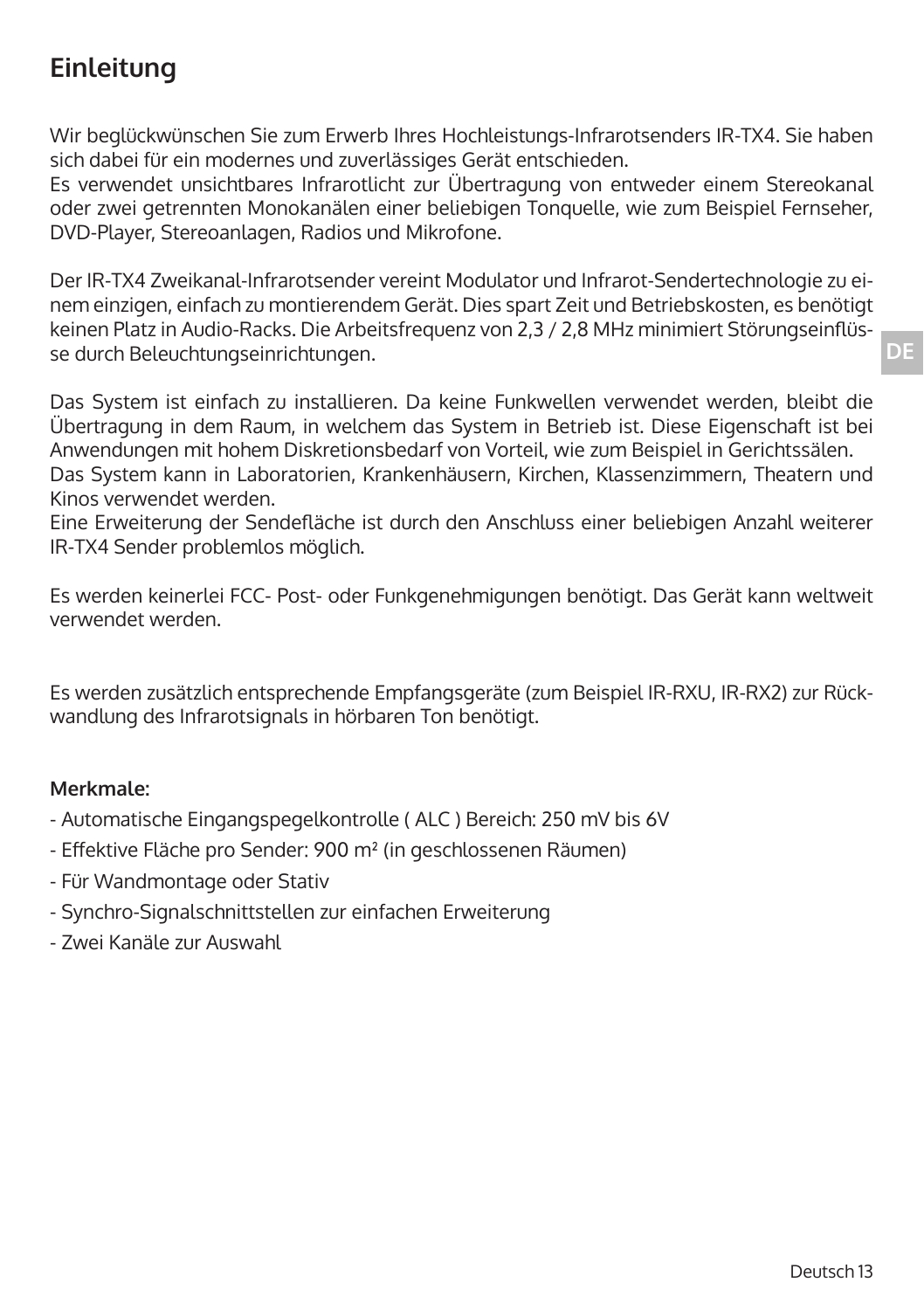# Sicherheitshinweise

Warnung! Um Unfälle und Verletzungen durch elektrischen Schlag zu vermeiden, stellen Sie keine mit Flüssigkeit gefüllten Gegenstände, z.B. Vasen oder Getränke auf das Gerät. Verwenden Sie zum Reinigen nur ein trockenes Tuch – niemals Chemikalien oder Wasser.

Manipulationen oder unsachgemäße Wartungsversuche führen zum Erlöschen der Garantie!

- Geben Sie das Gerät in jedem Fall zur Reparatur nur in eine Fachwerkstatt. Eine Wartung ist notwendig wenn:
	- Flüssigkeiten oder Fremdkörper in das Gerät eingedrungen sind
	- das Gerät erhöhter Feuchtigkeit ausgesetzt wurde
	- das Gerät heruntergefallen ist
	- sonstige Funktionsstörungen zeigt.
- Die Lüftungsöffnungen dürfen nicht abgedeckt werden, damit die entstehende Wärme durch Luftzirkulation abgegeben werden kann.
- Betreiben Sie das Gerät nicht in der Nähe von Wärmequellen oder in Räumen mit hoher Luftfeuchtigkeit. (Einsatztemperaturbereich 0-40°C)
- Verwenden Sie nur Zubehör des Herstellers!
- Trennen Sie das Gerät vom Stromnetz bei heranziehenden Gewittern oder bei Nichtgebrauch über längere Zeiträume.
- Ziehen Sie den Netzstecker niemals am Kabel aus der Steckdose, erfassen Sie stets den ganzen Stecker.
- Vergewissern Sie sich, dass die Original-Stromquelle verwendet wird. Fremdstromquellen können zwar ähnliche Werte aufweisen, jedoch kann das Verhalten auf Spitzenspannung und Abstrahlung unterschiedlich sein.
- Eine schaltbare Steckdose sollte als Trenngerät verwendet werden, stellen Sie einen ungehinderten Zugriff zu dieser sicher.

### **Anmerkung:**

Plasmamonitore und -Fernseher können die Tonqualität des IR-TX4 vermindern. Für beste Ergebnisse sollte der Sender in größtmöglichem Abstand zu Plasmamonitoren und -Fernsehern aufgestellt werden.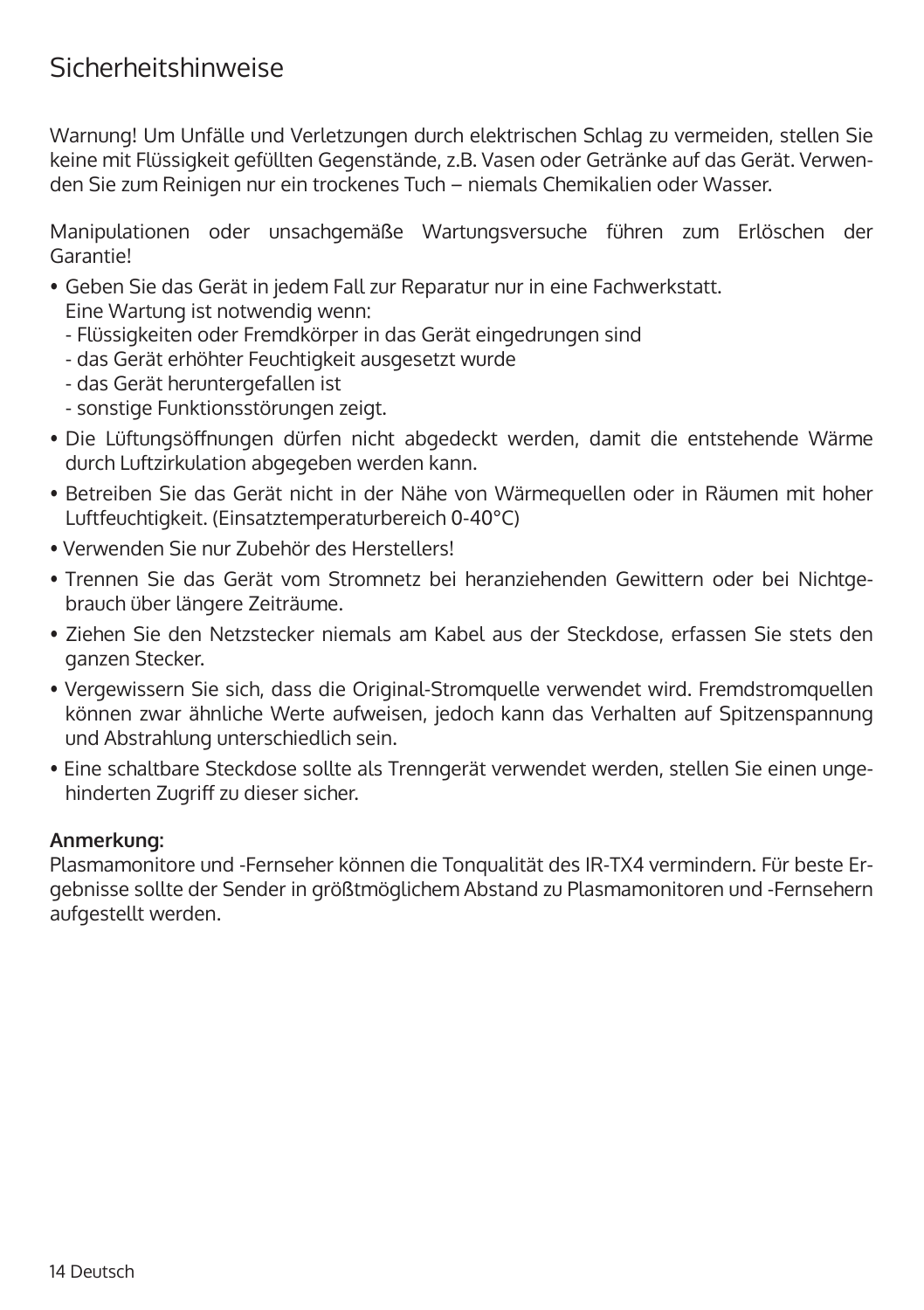# **Anschlüsse, Anzeigen und Befestigungselemente**

### Abbildung A)



- 1) Buchse Versorgungseingang (28V DC)
- 2) L Audio-Eingang (bzw. A-Kanal Audio-Eingang)
- 3) L Sync-Ausgang (bzw. A-Kanal Sync-Ausgang)
- 4) L Sync-Eingang (bzw. A-Kanal Sync-Eingang)
- 5) R Sync-Eingang (bzw. B-Kanal Sync-Eingang)
- 6) R Sync-Ausgang (bzw. B-Kanal Sync-Ausgang)
- 7) R Audio-Eingang (bzw. B-Kanal Audio-Eingang)
- 8) L Mic Eingang (bzw. A-Kanal-Mikrofoneingang)
- 9) R Mic Eingang (bzw. B- Kanal-Mikrofoneingang)
- 10) LED-Anzeige für linken bzw. A-Kanal, grün
- 11) LED-Anzeige für rechten bzw. B-Kanal, rot
- 12) Stativsockel
- 13) Montagebohrungen zur Wandbefestigung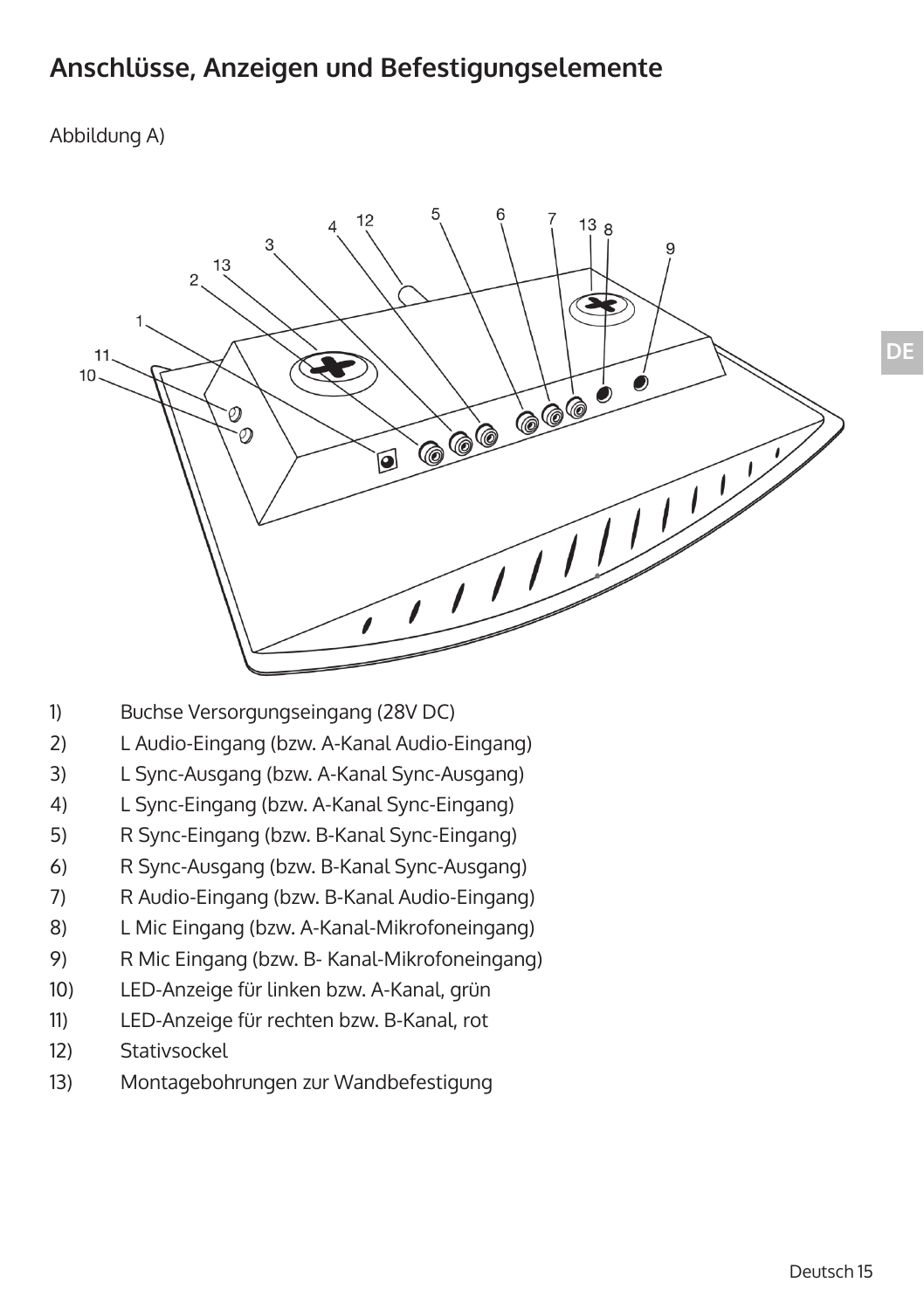# **Wahl des Senderstandortes**

### **Optimale Standorte**

Das beste Ergebnis erzielt man mit einem Standort, von welchem der Sender die Signale ungehindert auf die Empfängergeräte aussenden kann, wie in den Abbildungen B) bis E) gezeigt.

**Wichtig:** Richten Sie den Sender auf das Publikum aus.

Zur Erinnerung: Die meisten Gegenstände behindern infrarotes Licht. Der Sender kann nicht hinter Wänden, Glas, Vorhängen usw. verborgen werden.

Die dargestellten Linien deuten die direkt bestrahlte Fläche an. Die Abstrahlung fällt ausserhalb dieser Bereiche nicht auf Null - sie nimmt ab.

Das Gerät kann ausserhalb dieser Fläche brauchbar sein, dies ist jedoch von der Empfindlichkeit der Empfänger und der Reflektionseigenschaften der Räumlichkeit abhängig.



B) Obenansicht

Frontal montierter Sender



C) Seitenansicht



D) Obenansicht

Rückwärtig montierter Sender



E) Seitenansicht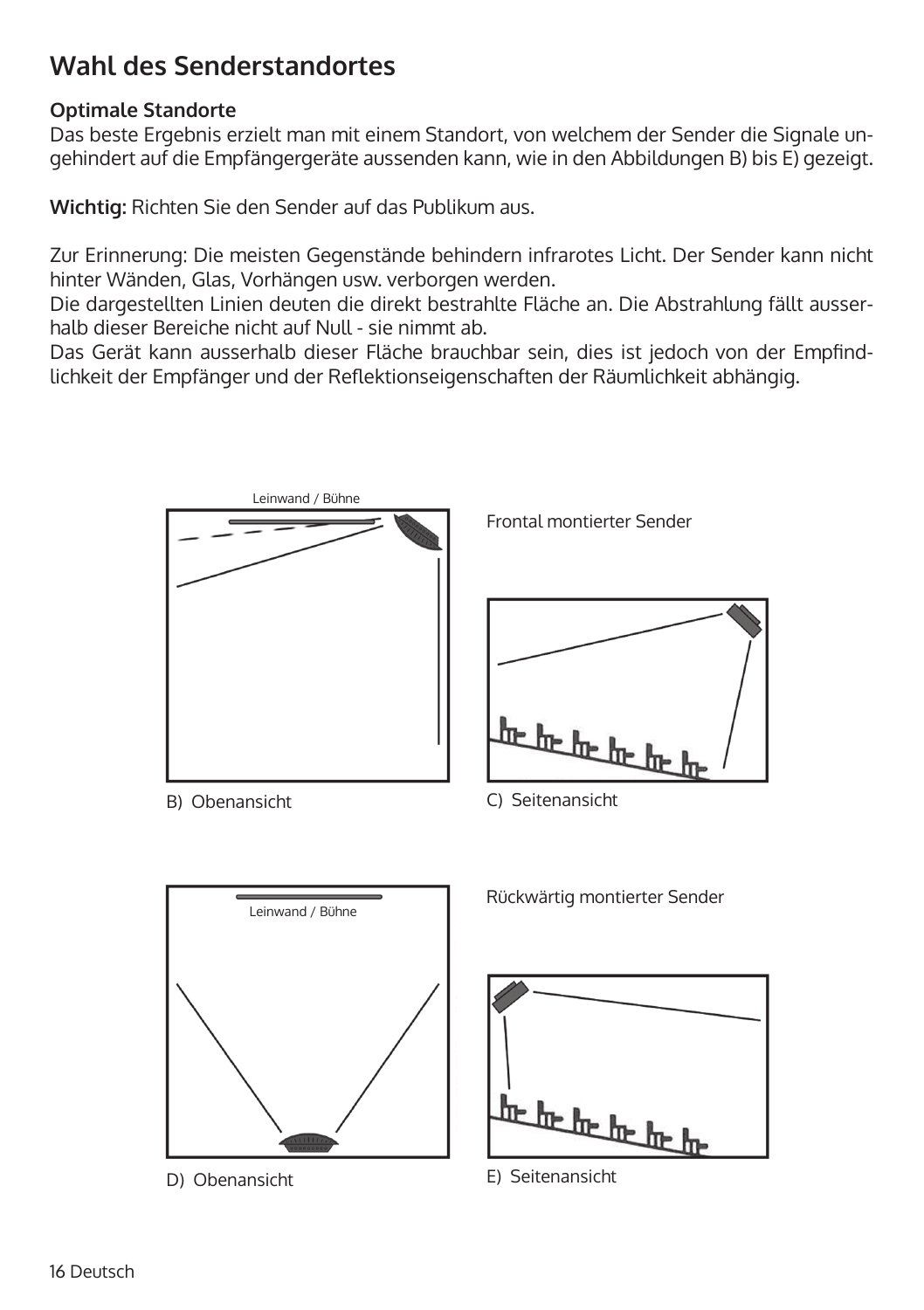# **Installation und Inbetriebnahme des Senders**

Abbildung F)



- 1. Ein Netzteil ist im Lieferumfang des IR-TX4 enthalten. Stecken Sie zuerst den Ausgangs stecker des Netzteils in die DC "Power" Versorgungsbuchse.
- 2. Verbinden Sie die "AUDIO IN" Eingangsbuchsen des Senders mit den Audio-Ausgängen der Tonquelle mittels des Eingangskabels.
- 3. Schliessen Sie das Netzteil an die Hausstromversorgung an.
- 4. Falls Sie Sprache übertragen möchten, steht der Anschluss von dynamische Mikro fonen mit 600 Ohm (oder Kondensatormikrofone mit hoher Impedanz) an den "MIC IN"-Eingängen zur Verfügung. Das eingehende Signal kann mit dem übrigen Audiosignal gemischt werden.
- 5. Eine Wandbefestigung des Senders ist möglich. Zu diesem Zweck befinden sich Montagebohrungen (Abbildung A, Pos. 13) auf der Rückseite des Gerätes. Alternativ kann der Sender auch auf einem Stativ befestigt werden.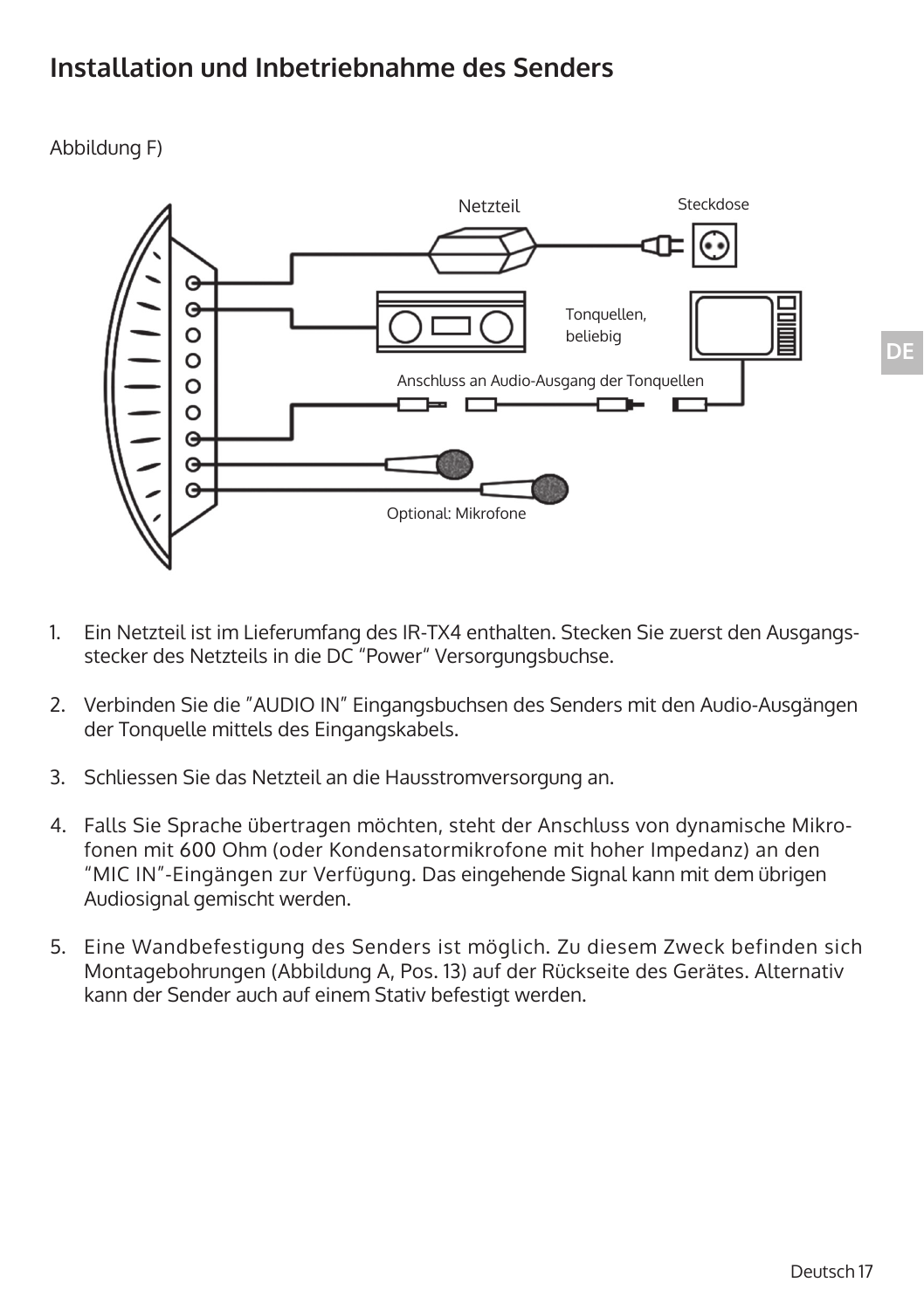# **Erweiterung des Systems**

Zur Versorgung größerer Räumlichkeiten (zum Beispiel ein Konferenzsaal) können zusätzliche IR-TX4 Sender (Slaves) an den ersten Sender (Master) angeschlossen und verbunden werden. Die Geräte werden durch Verbindung der jeweiligen Sync-Out-Ausgänge des ersten Senders and die Sync-In-Eingänge des nächsten Senders gekoppelt, wie in der folgenden Abbildung G) gezeigt.





Abbildung H):

Die zusätzlichen Sender sind so zu positionieren, sodaß die Ausleuchtungsbereiche der einzelnen Sender überlappen, wie in dem Beispiel gezeigt.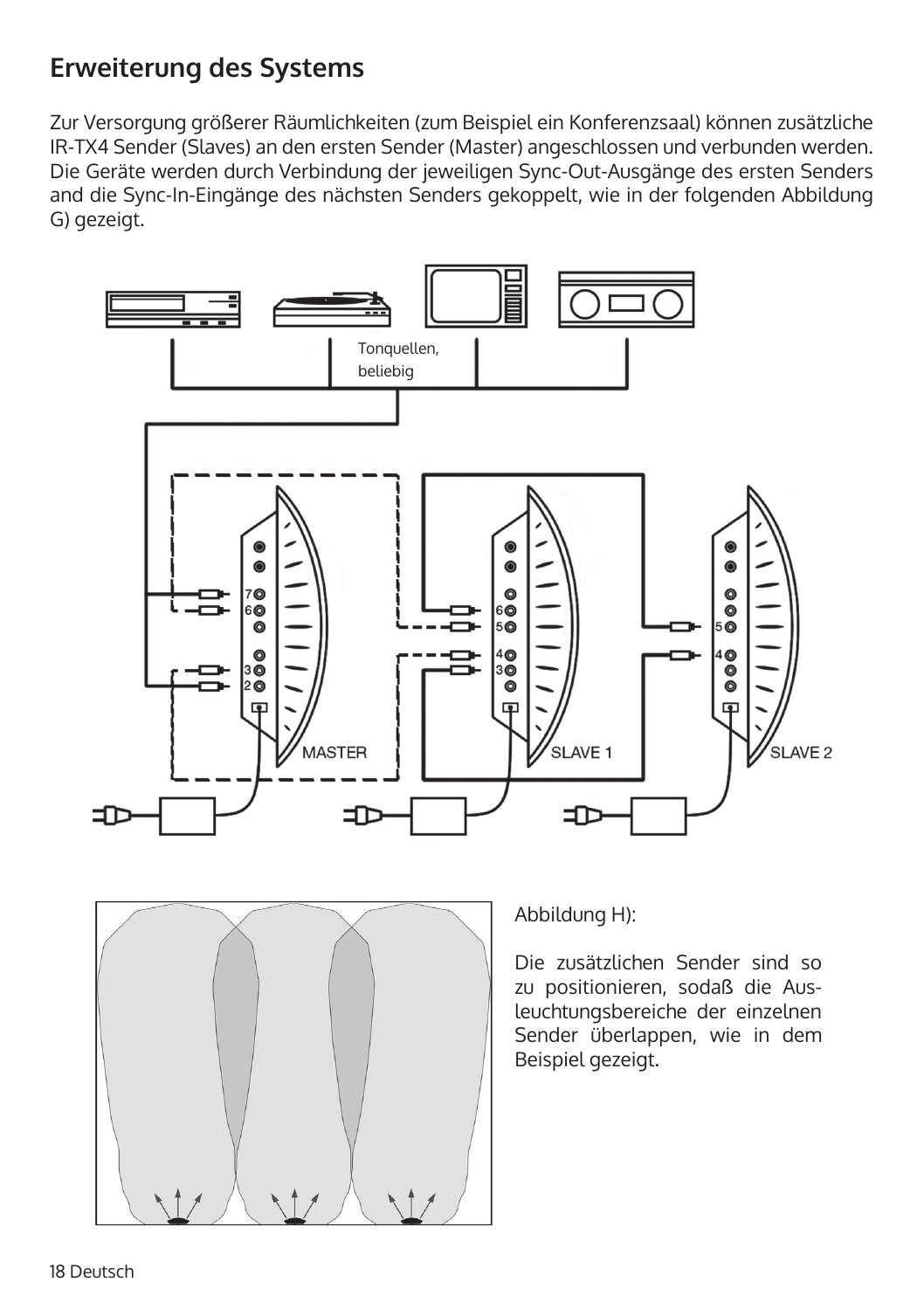# **Fehlerbehebung**

Überprüfen Sie bei einer Störung bitte die folgenden Punkte, bevor Sie den Kundendienst benachrichtigen:

### **Kein Infrarotlicht:**

- Stellen Sie sicher dass das Steckernetzteil mit dem Sender verbunden ist und jeder externe Stromschalter eingeschaltet ist.
- Stellen Sie sicher dass die Steckdose Strom führt

### **Eingangspegel-LED leuchtet nicht:**

- Stellen Sie sicher ob der IR-TX4 eingesteckt ist
- Stellen sie sicher dass der Audio-Eingang richtig verbunden ist
- Stellen Sie fest ob ein aktives und ausreichendes Audiosignal an den IR-TX4 gesendet wird

### **Keine Tonwiedergabe der Empfänger:**

- Prüfen Sie ob die Empfänger auf die gleiche Frequenz des Senders eingestellt sind.
- Sollten manche Empfänger funktionieren aber andere nicht, so sind die Batterien oder Akkus der Geräte zu überprüfen.
- Bei Nicht-Funktion aller Empfänger ist die Verkabelung des Senders zu überprüfen. Stellen Sie sicher dass die Eingangspegel-LEDs aufleuchten.
- Überprüfen Sie ob der Sender korrekt mit der Tonquelle verbunden ist. Die Eingangspegel-LEDs sollten Kanäle mit aktivem Audioeingang aufzeigen.
- Stellen Sie sicher dass die Infrarotabstrahlung nicht durch Gegenstände verhindert wird.

### **Tonwiedergabe der Empfänger ist schwach und gestört:**

- Versuchen Sie den Audioeingang einzuregeln Sollte der Klang in Ordnung sein, so ist möglicherweise eine Justierung der Senderausrichtung notwendig oder ein weiterer Sender IR-TX4 ist anzubringen.

### **Schlechte Tonqualität, Verzerrungen:**

- Überprüfen Sie das Eingangssignal auf Erdungsschleifen und Rauschen
- Überprüfen Sie das Eingangssignal auf Übersteuerung
- Entfernung zwischen Sender und Empfänger zu groß.

### **Übertragungsunterbrechungen:**

- Entfernung zwischen Sender und Empfänger zu groß
- Unvorteilhafte Ausrichtung des Senders (Eventuell erneute Standortwahl für Sender oder Empfänger, Unterbrechungen der Sichtlinie zwischen Sender und Empfängern vermeiden).

Sollte das Problem trotz dieser Hinweise ungelöst und bestehen bleiben, so sollte ein autorisierter Fachhändler zu Rate gezogen werden.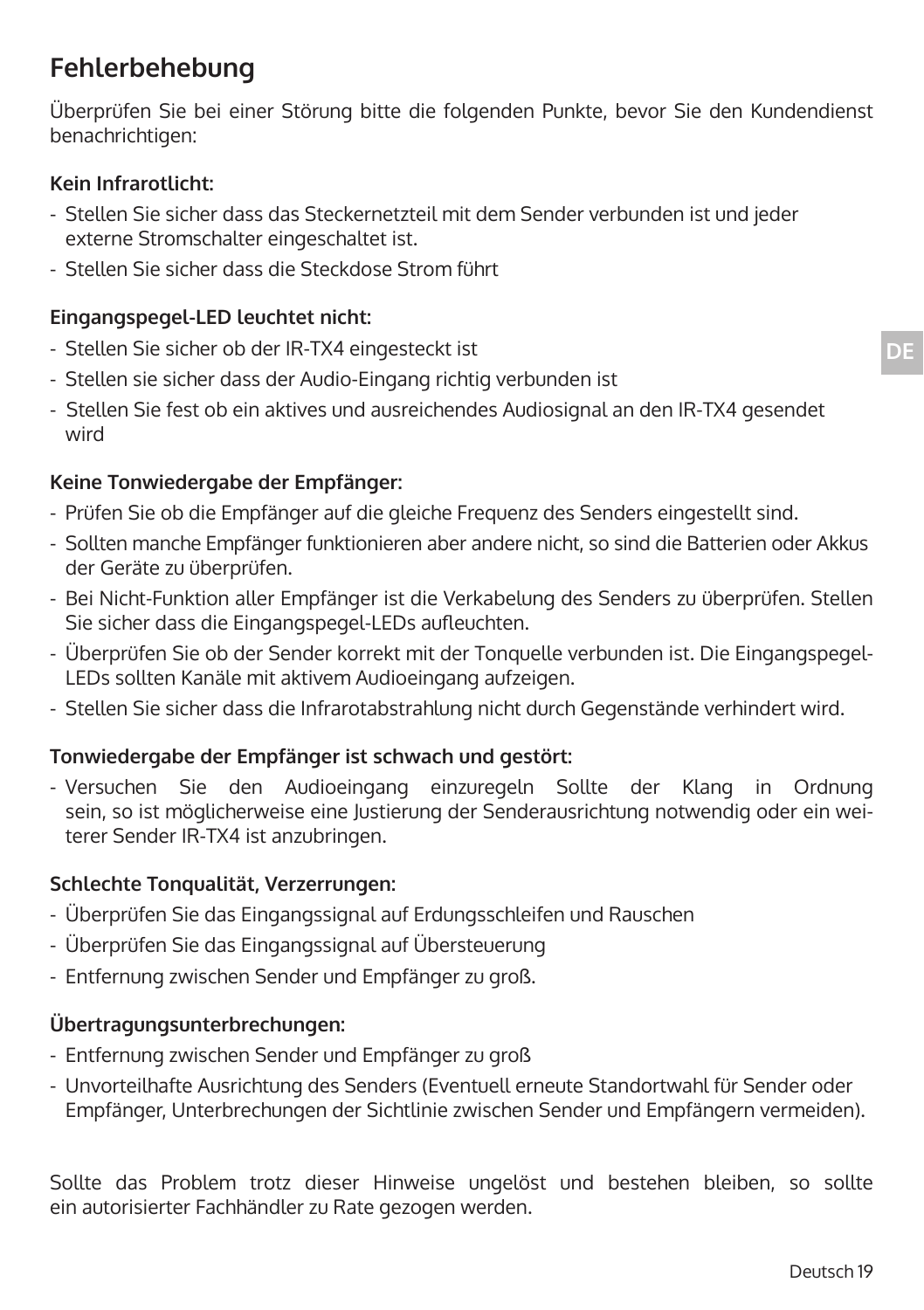# **Technische Daten IR-TX4**

| Abmessungen, Gewicht                         | Breite 41,2 cm x Höhe 32,7 cm x Tiefe 7,5 cm<br>1100q                                      |
|----------------------------------------------|--------------------------------------------------------------------------------------------|
| Farbe                                        | Gehäuse: Anthrazit / Frontblende: Dunkelrot-Transparent                                    |
| Stromversorgung                              | Netzteil: Primär 230V~ 50-60 Hz, Sekundär 28V DC                                           |
| Gleichstrom-Eingang                          | Niederspannungstecker, 28V DC, Mitte ist "+"-Pol                                           |
| Stromaufnahme                                | 700 mA                                                                                     |
| Trägerfreguenzen                             | 2,3 MHz (links bzw. A-Kanal) und 2,8 MHz (rechts bzw. B-Kanal)                             |
| Eingangsimpedanzen                           | 18 KQ<br>Audio-In:<br>$1.3 K\Omega$<br>Mic-In:                                             |
| Triggerspannung der<br>Eingangspegel-Anzeige | Audio-In:<br>$110 \text{ mV}$<br>Mic-In:<br>$1.5$ mV                                       |
| Gesamtbereich bei +/- 3dB                    | 400 mV<br>Untergrenze:<br>Obergrenze:<br>6 V                                               |
| Audio-Eingänge                               | Cinch (RCA) für links und rechts bzw, A und B-Kanal                                        |
| Sync-in / Sync-Out                           | Cinch (RCA) für links und rechts bzw. A und B-Kanal                                        |
| Mikrofoneingang                              | 6,4 mm Stereo-Klinkenstecker                                                               |
| Audioanzeigen                                | Eingangspegel-LEDs, je eine pro Kanal.                                                     |
| Sendereichweite                              | 30 meter, geschlossener Raum                                                               |
| Temperaturbereich                            | $0-40^{\circ}$ C                                                                           |
| Befestigung:                                 | Wandbefestigung mit handelsüblichen Haken, Stativbefestigung über<br>Standardverschraubung |
| Konformitäten                                | CE, WEEE, RoHS                                                                             |
| Kompatible Empfänger                         | RCI-102, UltraPhonic, RX 22-4                                                              |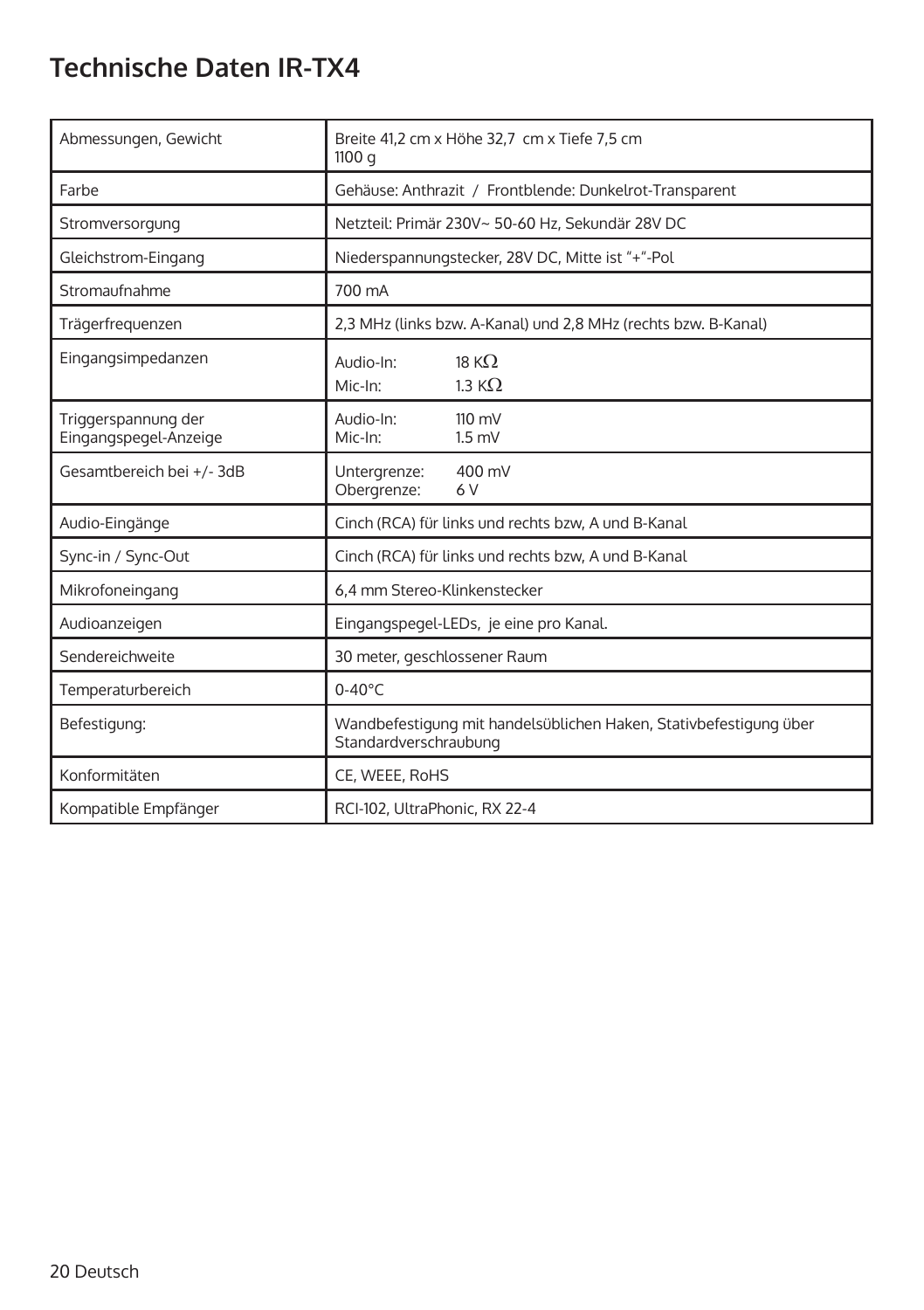### **Wartung und Pflege**

Der IR-TX4 ist wartungsfrei. Bei einer Verschmutzung sollten Sie das Gerät gelegentlich mit einem weichen, angefeuchteten Tuch reinigen. Niemals Alkohol, Verdünner oder andere Lösungsmittel verwenden! Das Gerät sollte nicht über längere Zeit direkter Sonneneinstrahlung ausgesetzt und darüber hinaus vor großer Hitze, Feuchtigkeit oder starker mechanischer Erschütterung geschützt werden.

Achtung: Das Gerät ist nicht gegen Spritzwasser geschützt. Stellen Sie keine mit Flüssigkeit gefüllten Gegenstände, z.B. Vasen, auf das Gerät. Ebenfalls dürfen keine offenen Brandquellen, wie z.B. brennende Kerzen, auf das Gerät gestellt werden.

### **Garantie**

**DE**

Der IR-TX4 weist eine hohe Betriebssicherheit auf. Sollten trotz sachgerechter Bedienung Störungen auftreten, setzen Sie sich bitte mit Ihrem Fachhändler in Verbindung oder wenden Sie sich direkt an den Hersteller.

Die Garantieleistung umfasst die kostenlose Reparatur, sowie den kostenlosen Rückversand. Das Einsenden sollte möglichst in der Originalverpackung erfolgen, werfen Sie diese daher während der Garantiezeit nicht weg.

Die Garantie verfällt bei Schäden, die durch unsachgemäße Behandlung oder durch Reparaturversuche von nicht autorisierten Personen (Zerstörung des Gerätesiegels) herbeigeführt wurden. Garantiereparaturen werden nur bei Einsendung der ausgefüllten Garantiekarte und einer Kopie der Rechnung/Kassenbelegs des Fachhändlers durchgeführt.

**Die Gerätenummer muss in jedem Fall mit angegeben werden.**



**Entsorgung** von gebrauchten elektrischen und elektronischen Geräten (anzuwenden in den Ländern der Europäischen Union und anderen europäischen Ländern mit einem separaten Sammelsystem für diese Geräte).

Das Symbol auf dem Produkt oder seiner Verpackung weist darauf hin, dass dieses Produkt nicht als normaler Haushaltsabfall zu behandeln ist, sondern an einer Annahmestelle für das Recycling von elektrischen und elektronischen Geräten abgegeben werden muss. Durch Ihren Beitrag zum korrekten Entsorgen dieses Produkts schützen Sie die Umwelt und die Gesundheit Ihrer Mitmenschen. Umwelt und Gesundheit werden durch falsches Entsorgen gefährdet. Materialrecycling hilft den Verbrauch von Rohstoffen zu verringern. Weitere Informationen über das Recycling dieses Produkts erhalten Sie von Ihrer Gemeinde, den kommunalen Entsorgungsbetrieben oder dem Geschäft, in welchem Sie das Produkt gekauft haben.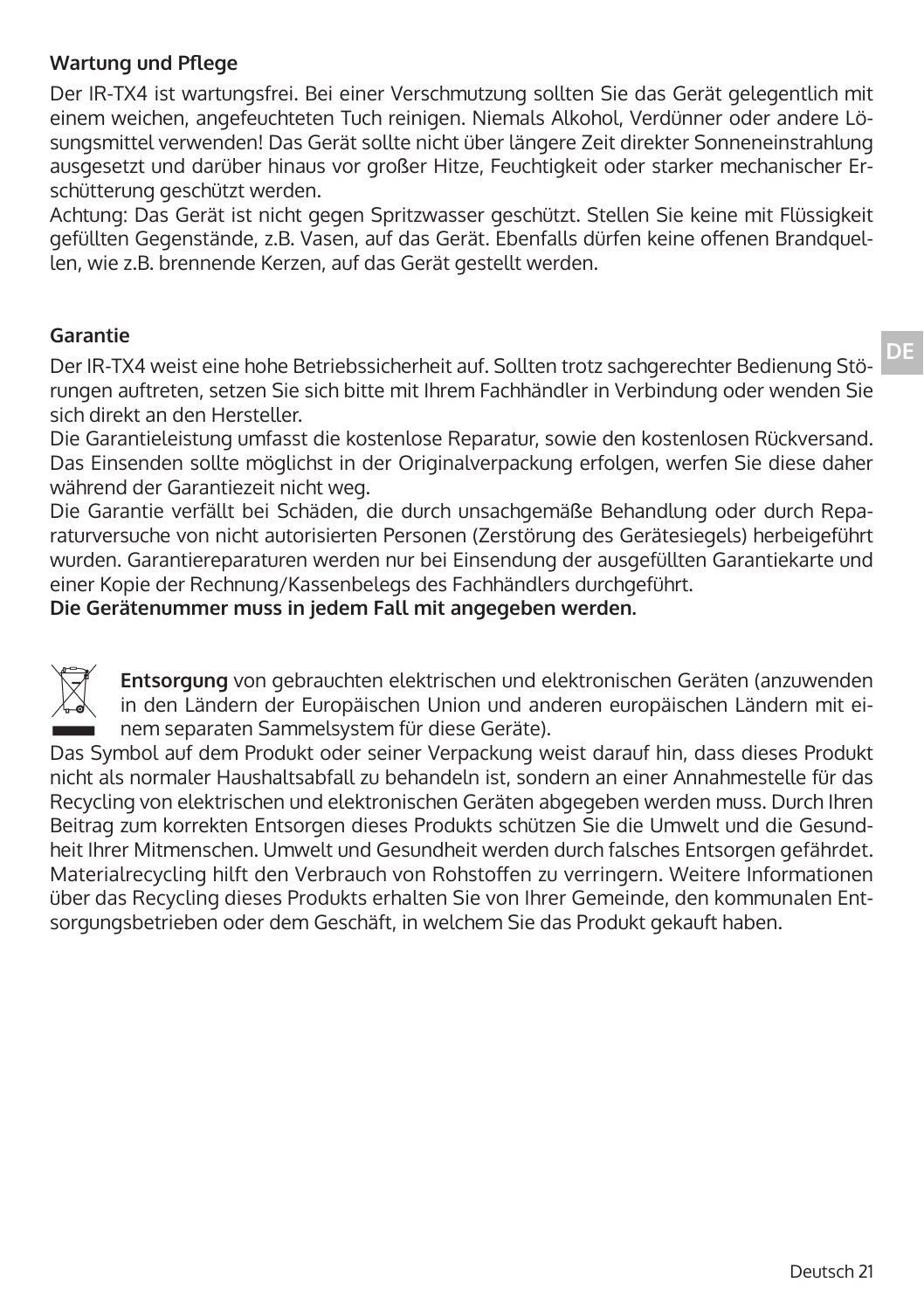# **Sommaire**

| Introduction                                   | 23 |
|------------------------------------------------|----|
| Information de sécurité                        | 24 |
| Connexions, affichages et éléments de fixation | 25 |
| Choix de l'emplacement de l'émetteur           | 26 |
| Installation et mise en service de l'émetteur  | 27 |
| Expansion du système                           | 28 |
| Dépannage                                      | 29 |
| Caractéristiques techniques IR-TX4             | 30 |
| Maintenance et entretien                       | 31 |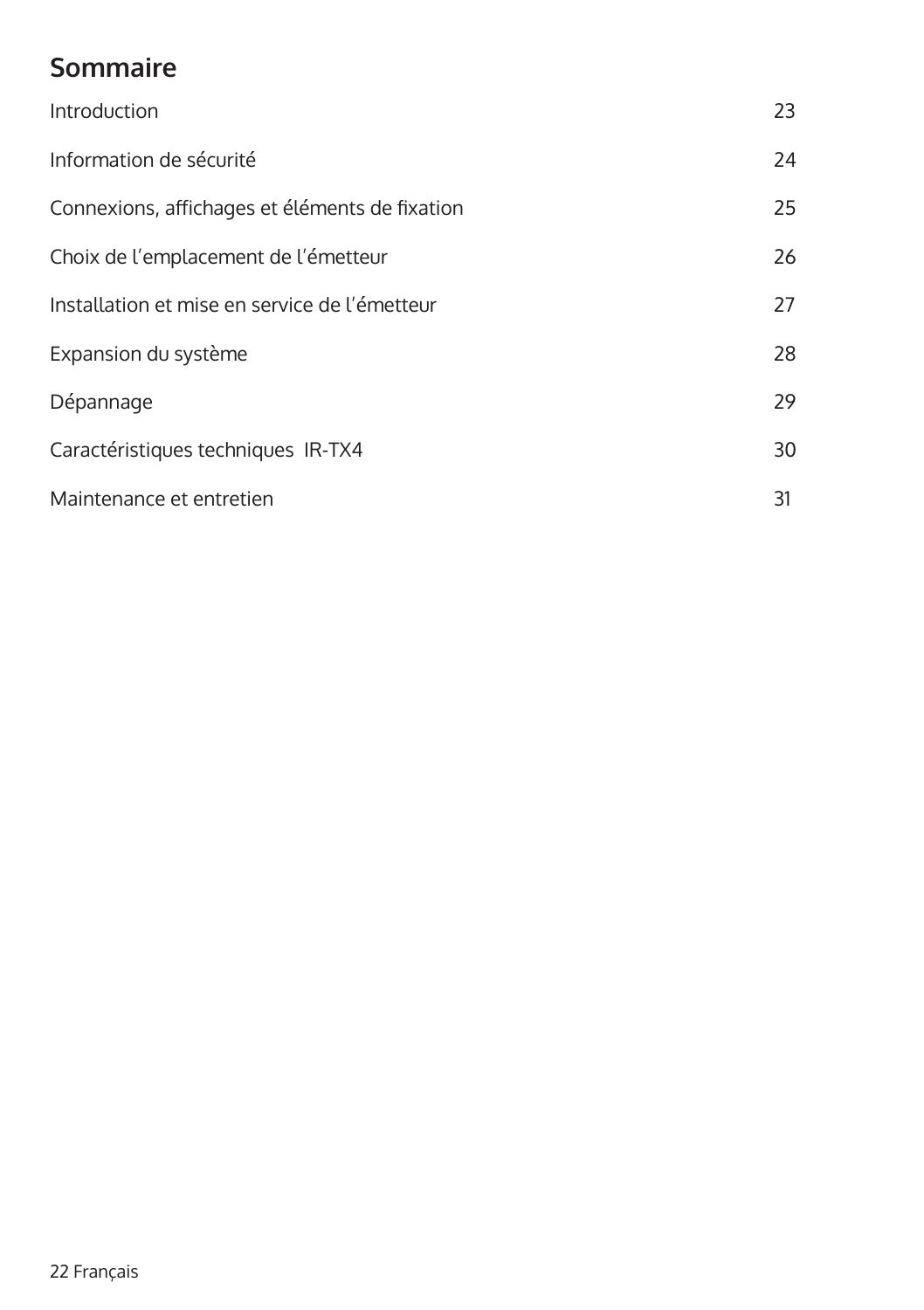# **Introduction**

Nous vous félicitons pour l'achat de cet émetteur infrarouge bicanal avec modulateur intégré IR-TX4 moderne et performant.

Cet appareil utilise la lumière infrarouge invisible à l'œil nu pour transmettre en stéréo ou en deux canaux mono n'importe quelle source audio (télévision, lecteur DVD, chaîne stéréo, radio et microphone).

L'émetteur infrarouge bicanal IR-TX4 intègre dans un même boîtier le radiateur et le modulateur ce qui a comme avantages, de faciliter l'installation de l'appareil, de ne pas nécessiter d'emplacement dans un rack audio et de réduire les coûts et le temps de mise en œuvre. La fréquence de fonctionnement de 2,3 / 2,8 MHz minimise les interférences dues aux dispositifs d'éclairage.

Le système est simple à installer. Par l'absence d'utilisation d'ondes radio, l'émission reste dans la pièce. L'absence de débordement du signal infrarouge est avantageux dans les applications nécessitants un niveau élevé de discrétion comme par exemple les salles d'audiences dans les tribunaux.

Le système peut être utilisé dans les laboratoires, les hôpitaux, lieux de culte, les salles de classe, les théâtres et cinémas.

Une augmentation de la portée du rayonnement infrarouge peut être réalisé sans difficulté par la multiplication du nombre de systèmes IR-TX4.

L'utilisation de cet appareil ne requiert aucune licence de radiodiffusion et n'est pas concerné par la Federal Communication Commission. L'appareil peut être utilisé dans le monde entier.

Des récepteurs adaptés sont nécessaires et disponibles en supplément pour la conversion du signal infrarouge en signal audio (par exemple récepteurs IR-RXU, IR-RX2).

### **Caractéristiques :**

- Contrôle automatique du niveau d'entrée (ALC) sur la plage : 250 mV à 6 V
- Surface couverte par émetteur : 900 m² (espaces fermés)
- Pour montage mural ou trépied
- Sorties de synchronisation pour une extension simple
- 2 canaux d'émission au choix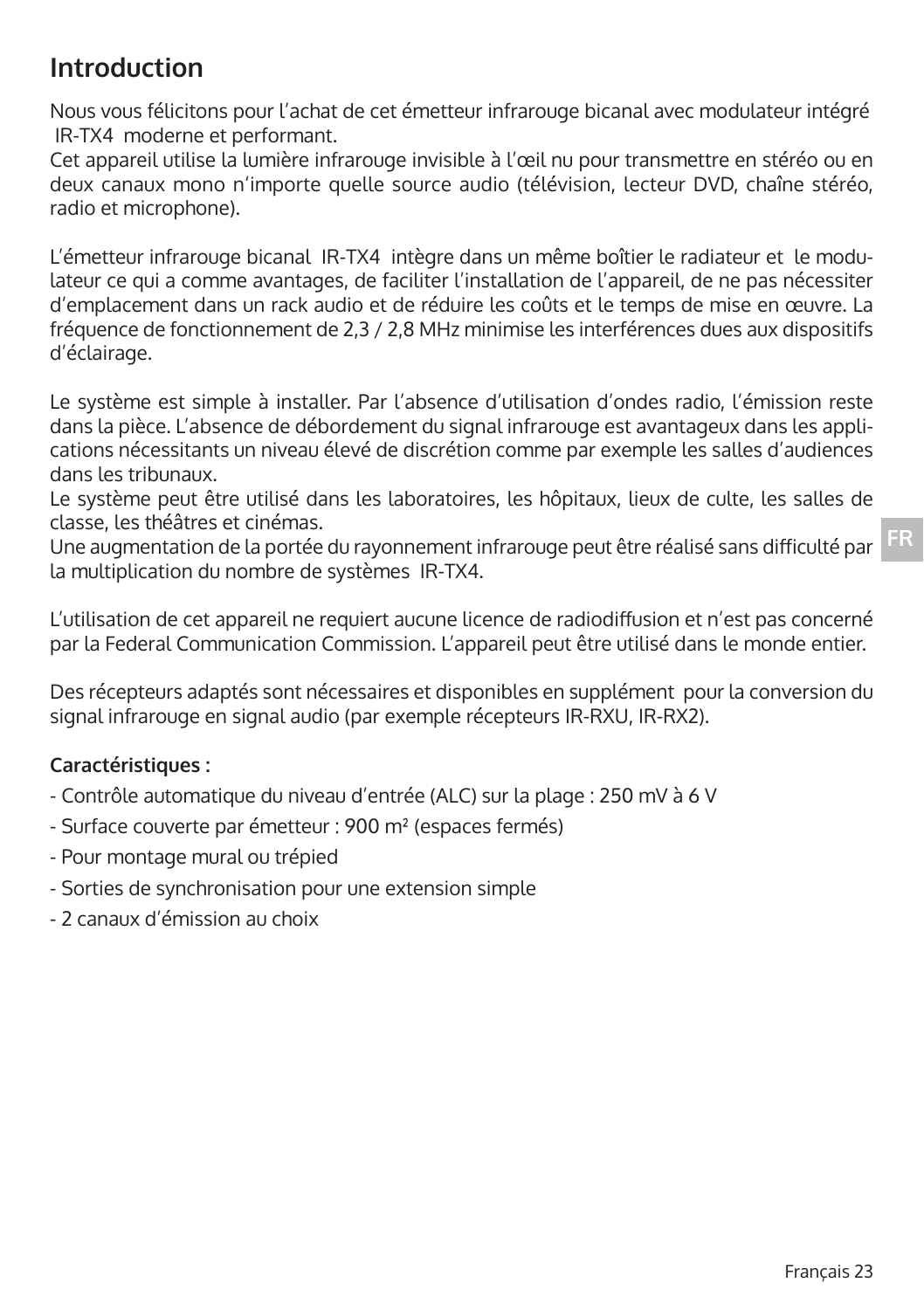# **Information de sécurité**

Avertissement ! Pour prévenir les accidents et les blessures dues à un choc électrique, ne pas placer d'objets remplis de liquides, tels qu'un vase ou de la boisson sur l'appareil. Pour nettoyer, utilisez un chiffon sec, ne jamais utiliser de l'eau ou de produits chimiques.

Une mauvaise utilisation ou une tentative de réparation mènent à l'annulation de la garantie !

- Envoyez dans tous les cas l'appareil en réparation dans un atelier agréé. Une réparation est nécessaire quand :
	- un liquide ou corps étranger c'est introduit dans l'appareil
	- l'appareil a été exposé à une forte humidité
	- l'appareil est tombé
	- un dysfonctionnement apparait
- Les ouvertures de ventilation ne doivent pas être recouvertes, de sorte que la chaleur puisse être dissipée par une bonne circulation d'air.
- Ne pas faire fonctionner l'appareil à proximité de sources de chaleurs ou dans des zones à forte humidité. (Température de fonctionnement de 0 - 40 ° C)
- Utilisez uniquement les accessoires du fabricant !
- Débranchez l'appareil du secteur avant un orage ou lorsque l'appareil n'est plus utilisé pendant un certain temps.
- Tirez sur la prise secteur et non sur le cordon de raccordement, prenez la prise entièrement en main.
- Assurez-vous, que l'alimentation secteur originale est utilisée. Les sources d'alimentation étrangères, peuvent avoir des valeurs similaires, cependant le comportement sur les pics de tension et rayonnement peuvent être différents.
- Une prise commutée devrait être branchée entre le secteur et l'alimentation de l'appareil, assurez-vous que la commande de cette prise soit accessible.

### **Remarque :**

Les téléviseurs plasma et les écrans peuvent réduire la qualité sonore de chaque IR-TX4 . Pour de meilleurs résultats l'émetteur doit être installé le plus éloigné possible d'écran et téléviseurs plasma.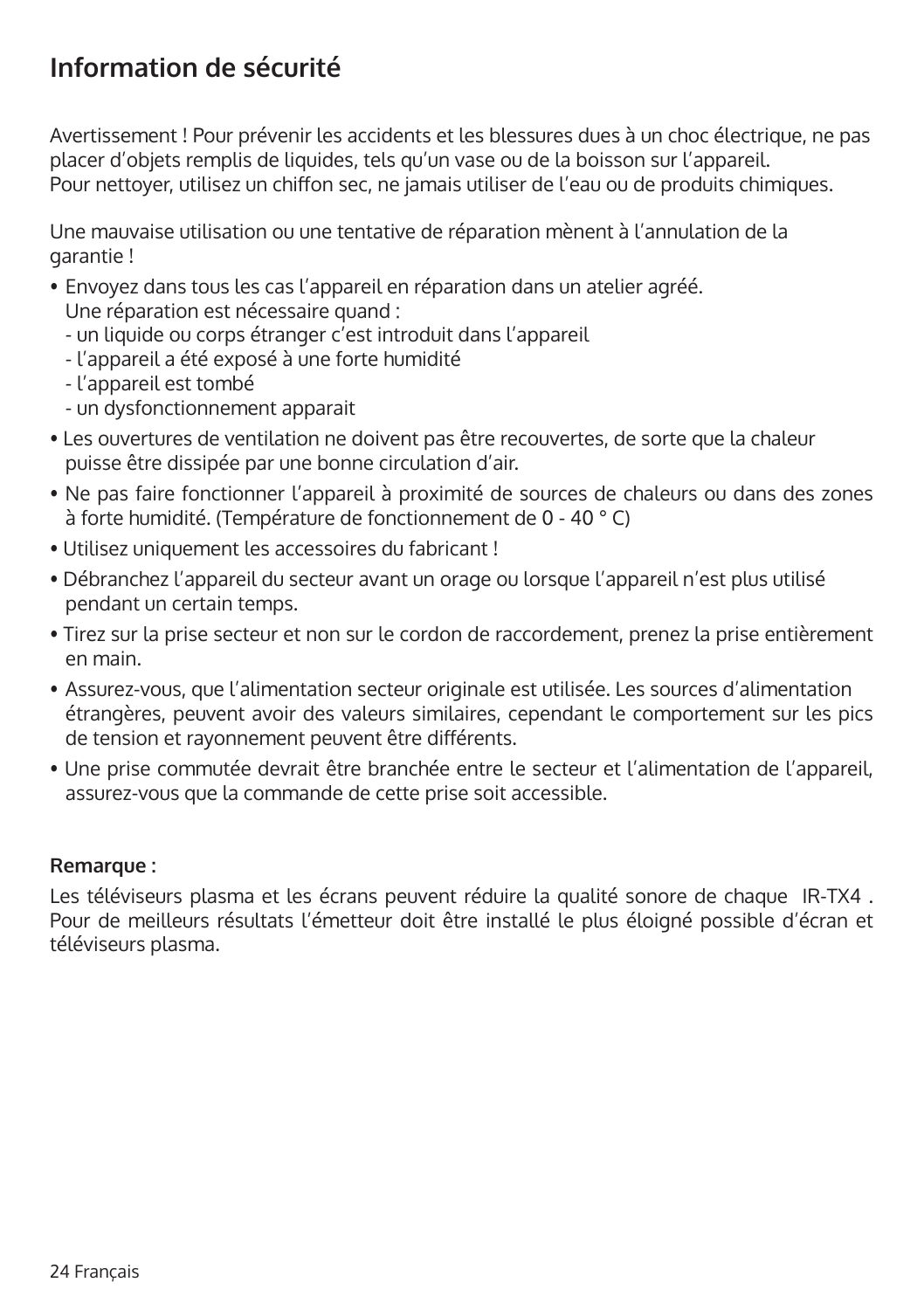# **Connexions, affichages et éléments de fixation**

### Figure A)



- 1) Prise d'alimentation (28 V DC)
- 2) AUDIO IN (L) entrée audio canal A
- 3) SYNC. OUT L sortie de synchronisation canal A
- 4) SYNC. IN L entrée de synchronisation canal A
- 5) SYNC. IN R entrée de synchronisation canal B
- 6) SYNC. OUT R sortie de synchronisation canal B
- 7) AUDIO IN (R) entrée audio canal B
- 8) MIC IN (L) entrée micro canal A
- 9) MIC IN (R) entrée micro canal B
- 10) Voyant niveau audio canal A, vert
- 11) Voyant niveau audio canal B, rouge
- 12) Support de fixation
- 13) Perçages pour fixation murale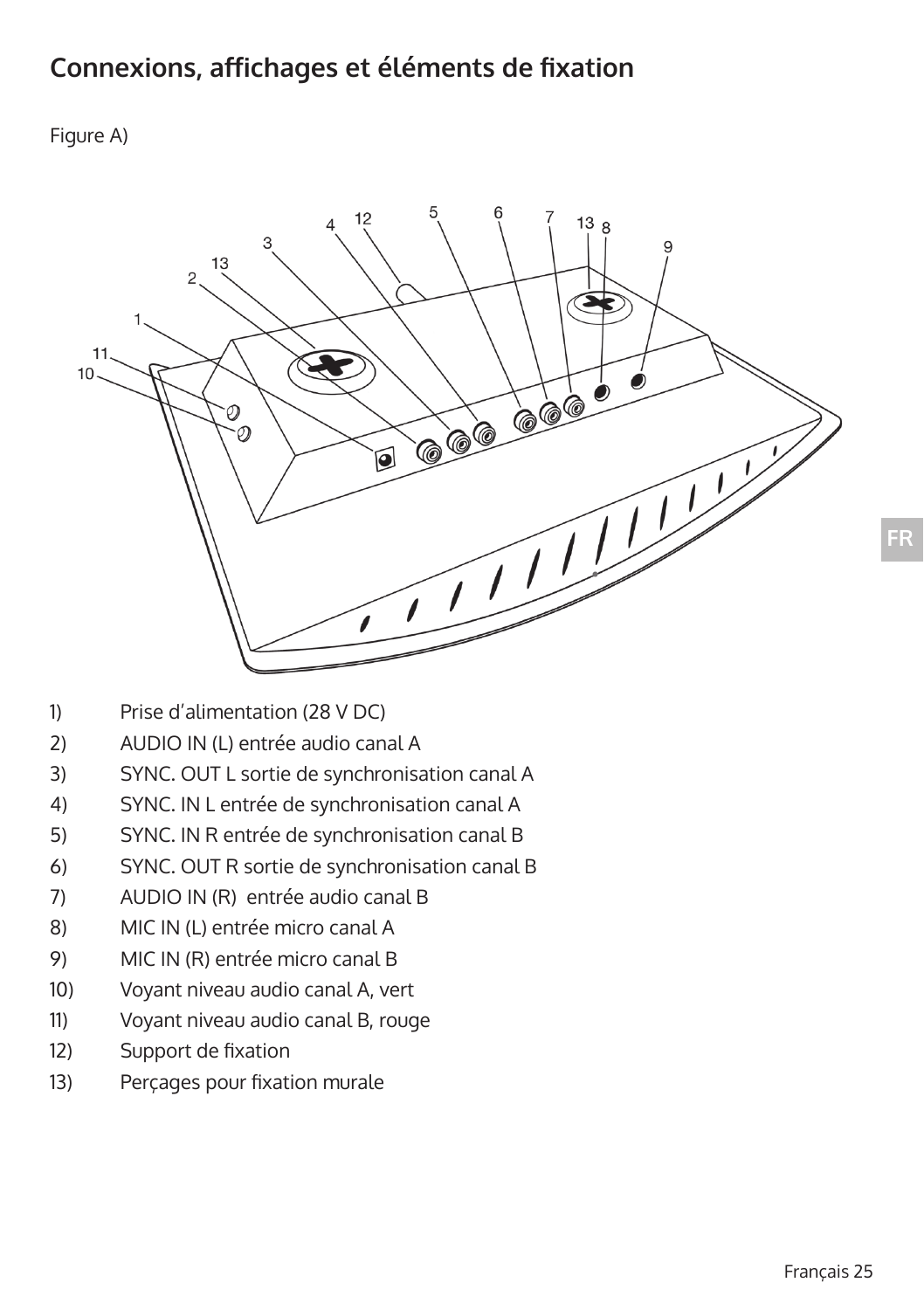# **Choix de l'emplacement de l'émetteur**

### **Emplacement optimal**

Le meilleur résultat est obtenu lorsque l'émetteur est en contact visuel avec les récepteurs comme indiqué dans les figures B à E.

**Important :** orientez toujours l'émetteur en direction du public.

Pour rappel l'émission infrarouge ne traverse pas les objets et les murs. L'émetteur infrarouge ne doit donc pas être masqué derrière un mur, une vitre, des rideaux etc.

Les lignes représentées indiquent la zone couverte par un rayonnement infrarouge direct. Le rayonnement en dehors de la zone n'est pas nul, mais diminue au fur et à mesure.

L'émission de l'émetteur en dehors de la zone peut être exploitable, mais cela dépendra de la sensibilité des récepteurs et des caractéristiques de réflexion du lieu.



B) Vue de dessus

Montage frontal de l'émetteur



C) Vue de côté



D) Vue de dessus E) Vue de côté

Emetteur monté à l'arrière

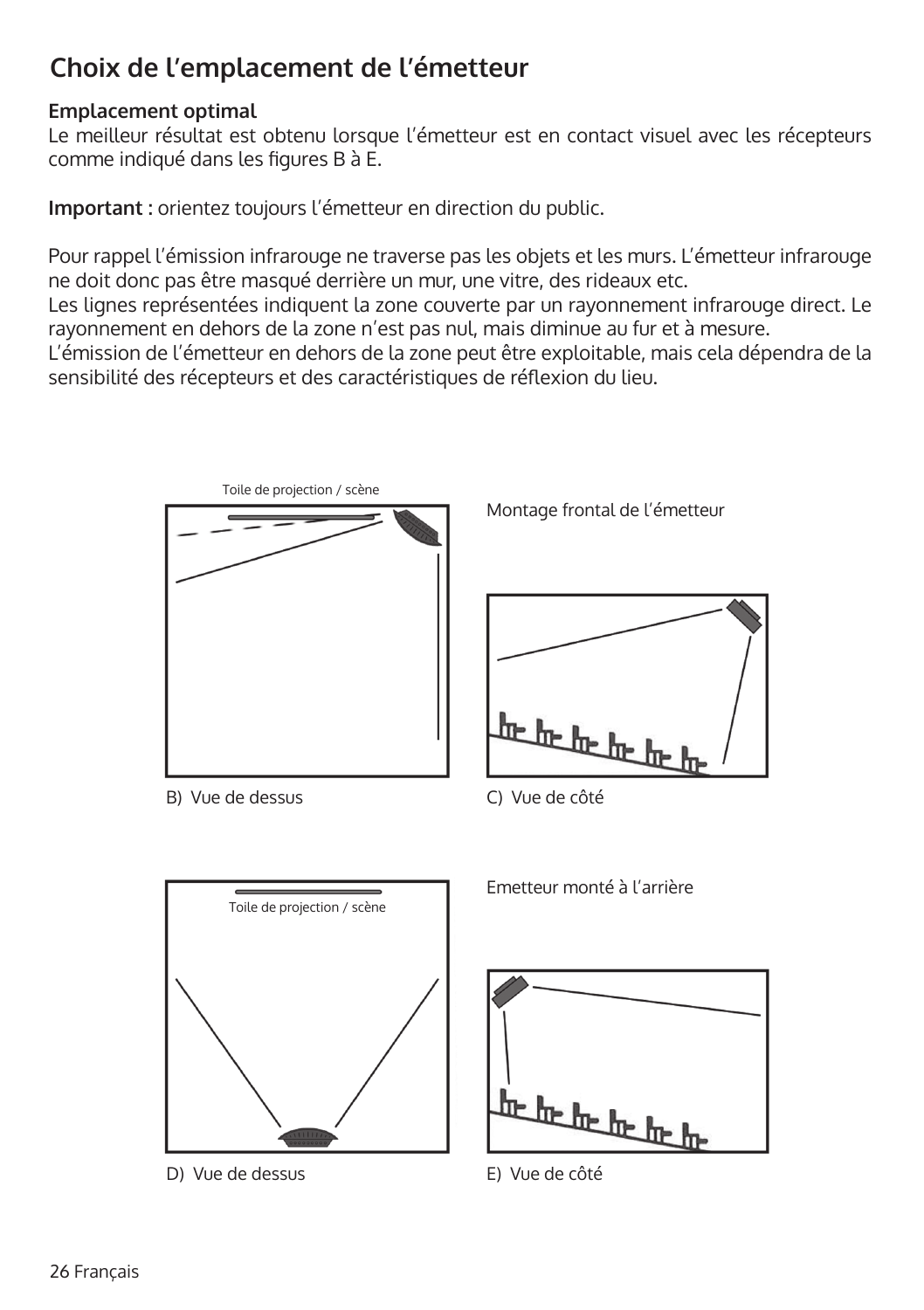# **Installation et mise en service de l'émetteur**

Figure F)



- 1. Un bloc d'alimentation est contenu dans la livraison du IR-TX4 . Branchez en premier la fiche du bloc d'alimentation dans la prise Power sur l'appareil.
- 2. Raccordez la sortie audio de la source audio sur l'entrée audio de l'émetteur ( L ou R, mono), L et R (en stéréo) avec un cordon adapté.
- 3. Insérez la fiche du bloc d'alimentation dans la prise secteur.
- 4. Dans le cas ou vous souhaiteriez raccorder des microphones pour transmettre la voix, 2 entrées micro sont disponibles pour le raccordement de microphones dynamiques 600 Ohms ou à condensateurs à sortie haute impédance. La voix peut être mixée avec le signal audio présent sur l'entrée audio sur le même canal (A ou B).
- 5. Une fixation murale de l'émetteur est possible. A cet effet des trous de perçages sont prévus à l'arrière de l'appareil (figure A, pos. 13). L'émetteur peut être égale ment fixé sur un trépied.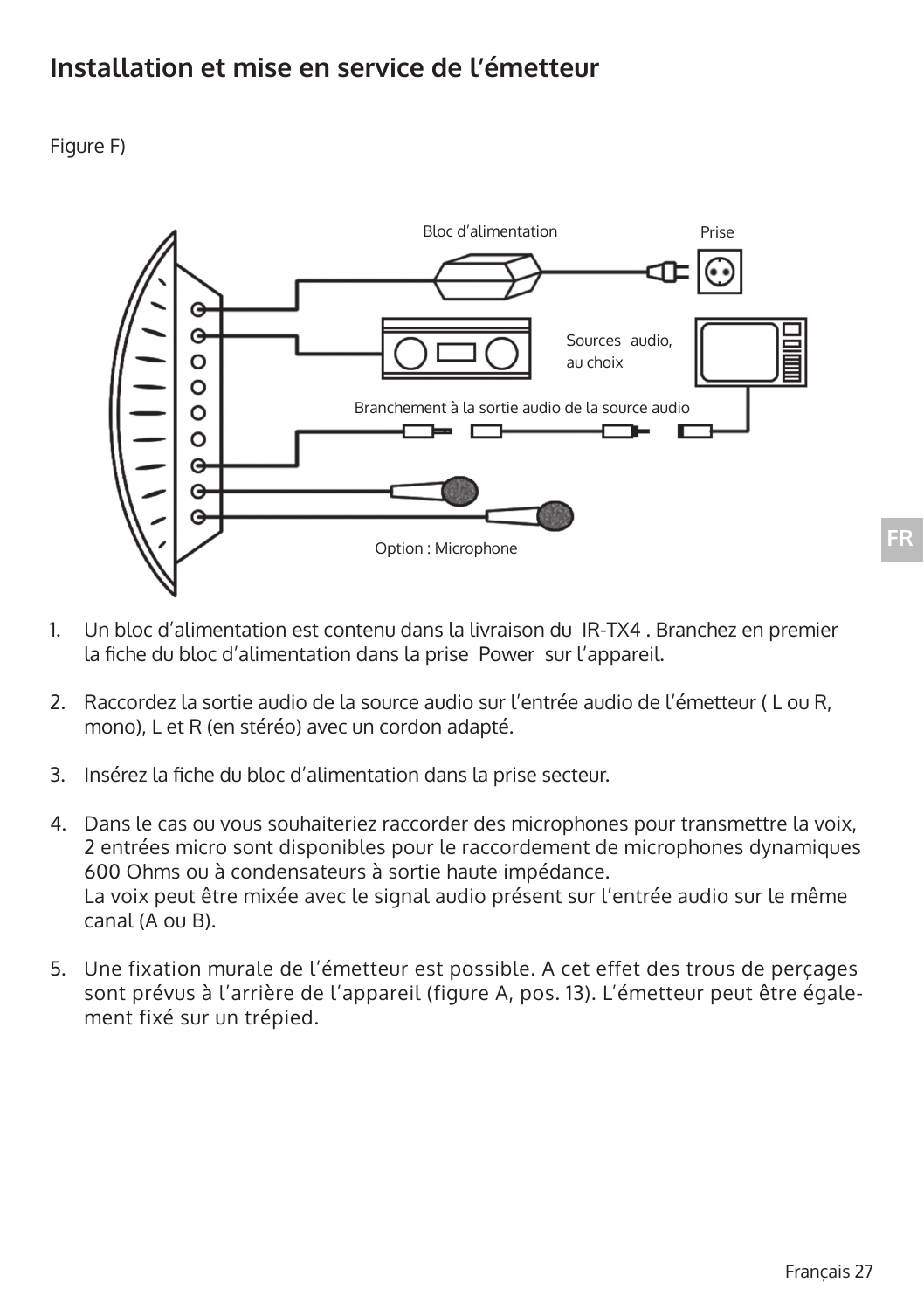# **Expansion du système**

Pour la couverture de plus grands espaces (par exemple une salle de conférence) des IR-TX4 supplémentaires (slave) peuvent être chaînés sur le IR-TX4 raccordé à la source audio (master).

L'entrée de synchronisation SYNC. IN du IR-TX4 (slave) est raccordée sur la sortie de synchronisation SYNC. OUT du IR-TX4 (master) tel que dans la figure G.





### Figure H)

Les émetteurs supplémentaires sont à positionner de telle manière que les zones de radiation se chevauchent comme dans l'exemple.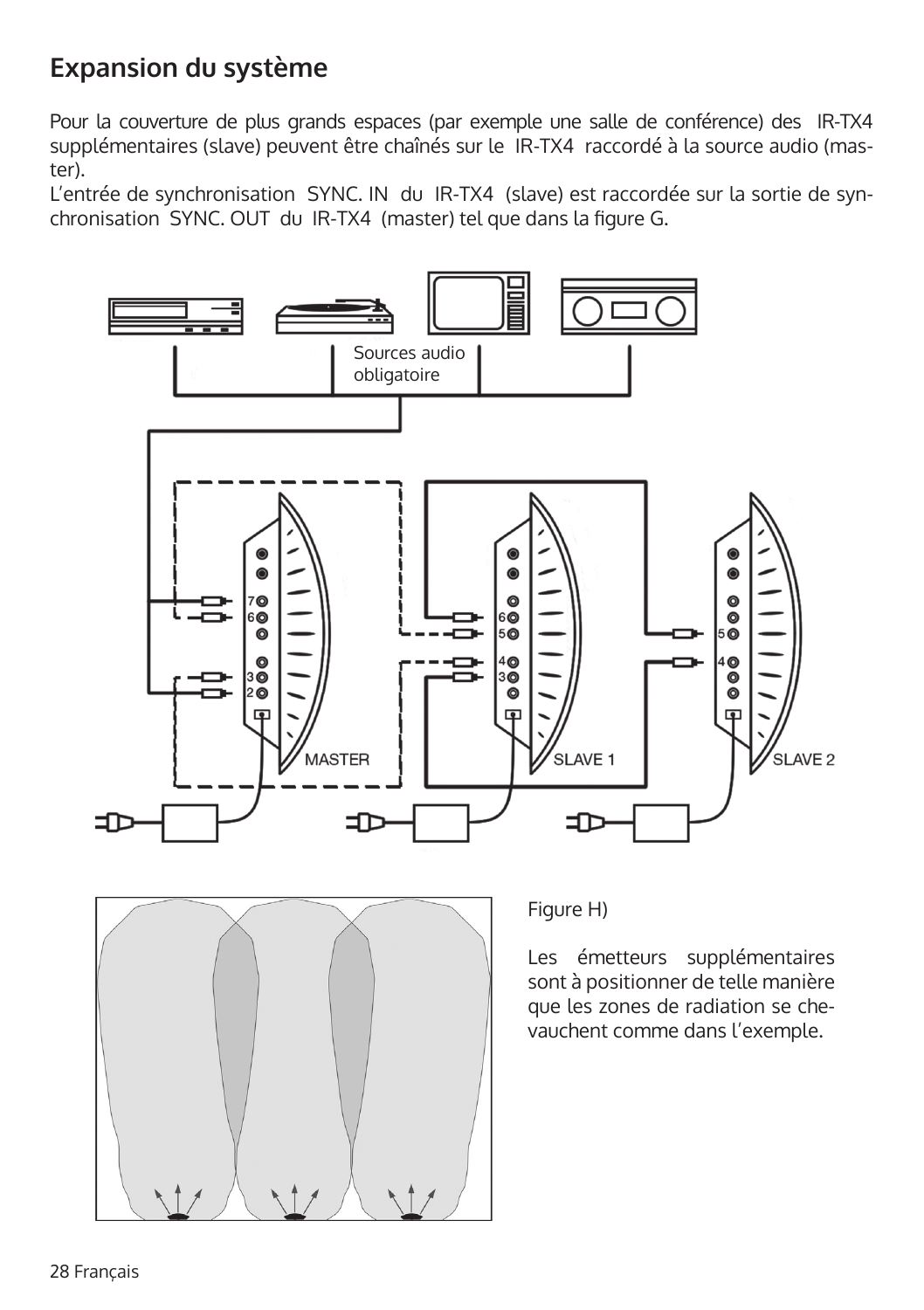# **Dépannage**

Avant d'appeler le service de dépannage, veuillez vérifier les points suivants :

### **Pas d'émission infrarouge :**

- Vérifiez que le bloc d'alimentation est raccordé à l'émetteur et à la prise secteur.
- Vérifier que la prise secteur est alimentée.

### **ILe voyant niveau audio ne s'allume pas :**

- Vérifiez l'alimentation du IR-TX4 .
- Vérifiez le branchement de l'entrée audio.
- Vérifiez que le signal de la source audio est suffisant pour le IR-TX4 .

### **Pas de restitution du son par les récepteurs :**

- Vérifiez que les récepteurs sont bien réglés sur la fréquence porteuse de l'émetteur.
- Vérifiez les piles ou accus des récepteurs.
- Dans le cas d'un fonctionnement partiel des récepteurs (utilisation bicanal) vérifiez le câblage de l'émetteur. Assurez-vous que les voyants de niveau audio sont allumés.
- Vérifiez que l'émetteur est correctement raccordé à la source audio. Les voyants de niveau audio doivent indiquer la présence du signal audio sur les entrées audio actives.
- Vérifiez que vous vous trouvez en contact visuel avec l'émetteur infrarouge.

### **La restitution du son par les récepteurs est faible et brouillée :**

- Essayez d'ajuster le niveau du signal audio en entrée du IR-TX4 .
- Essayez d'ajuster l'inclinaison de l'émetteur IR-TX4 afin de mieux couvrir du rayonnement infrarouge la zone concernée.
- La zone concernée est hors d'atteinte du IR-TX4 , un ou plusieurs émetteurs supplémentaires doivent être rajoutés.

### **Restitution sonore de mauvaise qualité, distorsion :**

- Vérifiez le signal audio d'entrée, les bruits dus aux boucles de masse.
- Vérifiez que le signal ne sature pas l'entrée audio de l'émetteur.
- Distance entre émetteur et récepteur trop importante.

### **Rupture de la transmission :**

- Distance entre émetteur et récepteur trop importante.
- Positionnement défavorable des émetteurs (repositionnez éventuellement les émetteurs ou les récepteurs et évitez les ruptures du contact visuel entre l'émetteur et les récepteurs).

Si en dépit des indications ci-dessus le problème persiste, contactez votre vendeur.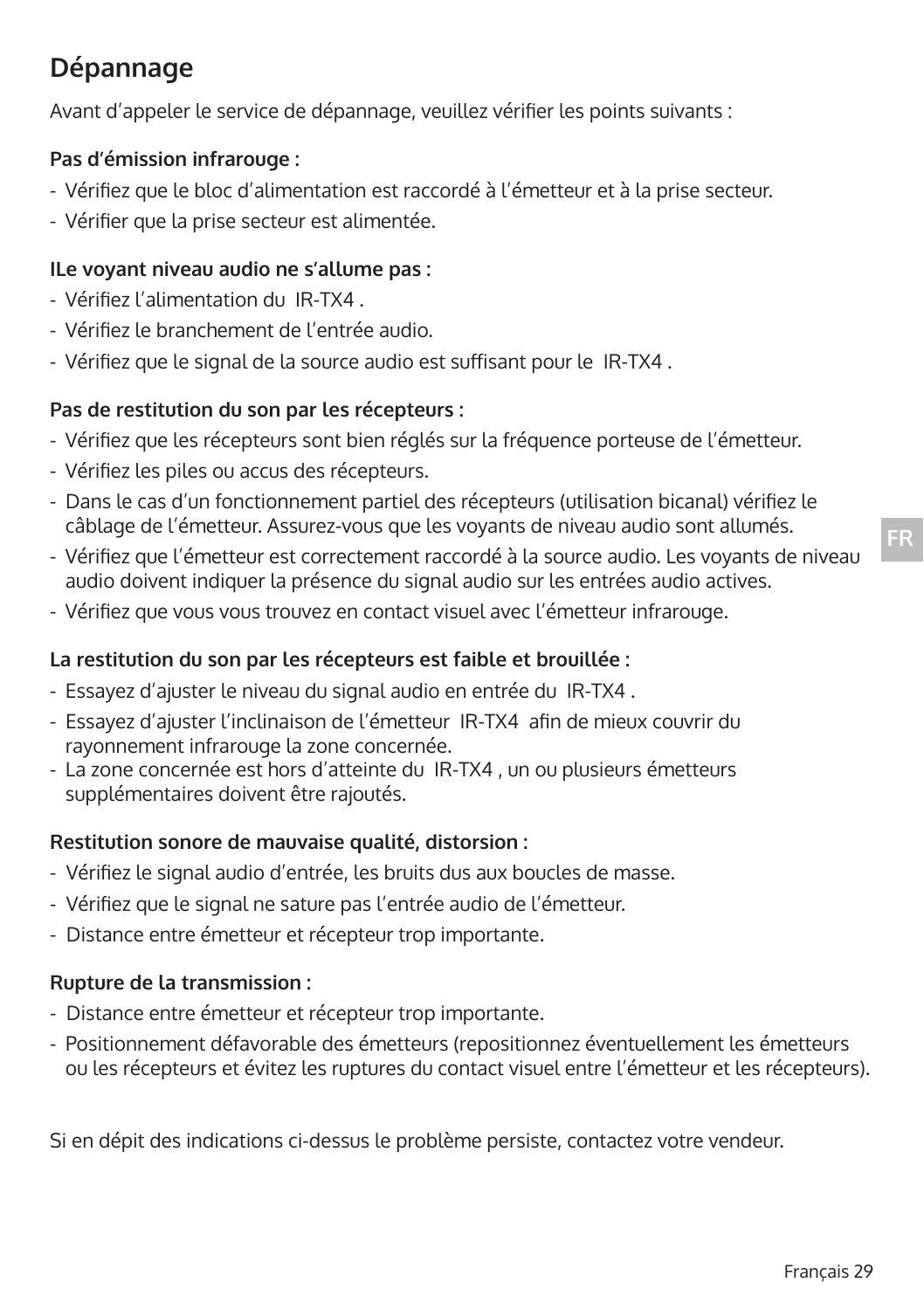# **Caractéristiques techniques IR-TX4**

| Dimensions, Poids                                   | Largeur 41,2 cm x Hauteur 32,7 cm x Profondeur 7,5 cm<br>1100 g                                                  |
|-----------------------------------------------------|------------------------------------------------------------------------------------------------------------------|
| Couleur                                             | Boîtier : Anthracite / Cache diffuseur : Rouge foncé transparent                                                 |
| Alimentation                                        | Bloc d'alimentation : Primaire 230 V~ 50 - 60 Hz, secondaire 28 V DC                                             |
| Prise d'alimentation                                | Prise basse tension, 28 V DC, milieu +, contact extérieur -                                                      |
| Courant absorbé                                     | 700 mA                                                                                                           |
| Fréquences porteuses                                | 2,3 MHz (canal A) et 2,8 MHz (canal B)                                                                           |
| Impédances d'entrée                                 | 18 K $\Omega$<br>Audio-In:<br>Mic-In:<br>1.3 K $\Omega$                                                          |
| Niveau de déclenchement des<br>voyants canal A et B | $110 \text{ mV}$<br>Audio-In:<br>$Mic-In:$<br>$1.5$ mV                                                           |
| Plage de tension +/- 3dB                            | 400 mV<br>Limite basse:<br>Limite haute:<br>6 V                                                                  |
| Entrées audio                                       | RCA (canal A et B)                                                                                               |
| Sync-in / Sync-Out                                  | RCA (canal A et B)                                                                                               |
| Entrées microphones                                 | Fiche jack stéréo 6,35 mm                                                                                        |
| Voyants audio                                       | 1 Voyant de niveau audio par canal                                                                               |
| Portée                                              | 30 mètres dans un espace fermé                                                                                   |
| Température d'utilisation                           | $0 - 40^{\circ}$ C                                                                                               |
| Fixation                                            | Fixation murale avec crochet standard du commerce, fixation sur trépied stan-<br>dard (filet de pas de vis 1/4). |
| Conforme                                            | CE, WEEE, RoHS                                                                                                   |
| Récepteurs compatibles                              | IR-RXU, IR-RX2                                                                                                   |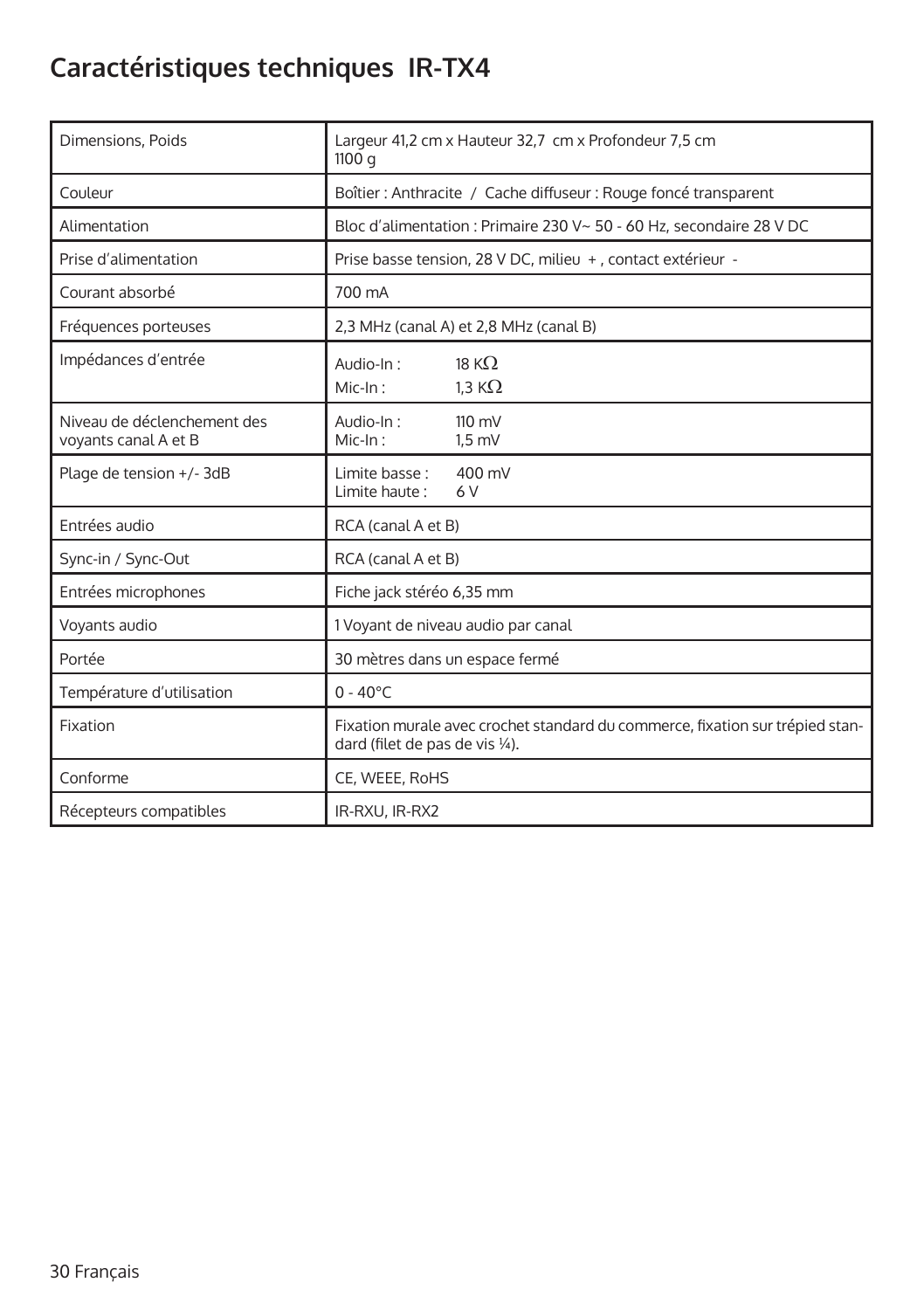### **Maintenance et entretien**

Le IR-TX4 est exempt de maintenance. Si ce dernier est sale, nettoyez-le avec un chiffon doux et légèrement humide. N'utilisez jamais d'alcool, de diluant, ni d'autres solvants organiques. L'appareil ne doit pas être exposé en plein soleil de manière prolongée et doit être protégé contre les sources de chaleur importante, l'humidité et de fortes vibrations mécaniques. Important : Cet appareil n'est pas protégé contre les projections d'eau. Ne pas poser d'objet

rempli d'un liquide, par exemple un vase, près de l'appareil. De même, ne pas poser près de l'appareil une source de combustion, comme par exemple une bougie allumée.

### **Garantie**

Cet IR-TX4 est très fiable. Si, en dépit d'un montage et d'un emploi corrects, des dysfonctionnements apparaissaient, veuillez contacter votre vendeur ou vous adresser directement au fabricant.

La garantie comprend la réparation gratuite y compris la réexpédition. Nous recommandons de renvoyer l'appareil dans son emballage d'origine. Ne le jetez donc pas.

Cette garantie ne s'applique pas pour les dommages occasionnés par une mauvaise manipulation ou encore des tentatives de réparation par des personnes non autorisées (endommagement du cachet signalétique de l'appareil). Les réparations sous garantie ne sont exécutées qu'après réception du certificat de garantie dûment rempli ou d'une copie de la facture ou du ticket de caisse du vendeur. Le numéro de l'appareil doit être indiqué dans tous les cas.



**Gestion** des déchets électriques et électroniques (dans les pays de l'Union Européenne et dans les autres pays européens disposant d'un système de collecte distinct pour cette classe de déchets). Le symbole sur le produit ou l'emballage indique que ce produit ne doit pas être jeté comme les déchets ménagers ordinaires,

mais apporté à un point de collecte pour le recyclage des déchets électriques et électroniques. En respectant ces règles pour votre équipement usagé, vous apportez une contribution importante à la protection de l'environnement et de votre santé.

Le non-respect de ces règles pour votre équipement usagé constitue une atteinte à l'environnement et une menace pour votre santé. Le recyclage des matériaux contribue à réduire la quantité de matières premières utilisées.

Pour en savoir plus sur le recyclage de ce produit, veuillez contacter les autorités locales compétentes, votre mairie ou le magasin où vous avez effectué votre achat.